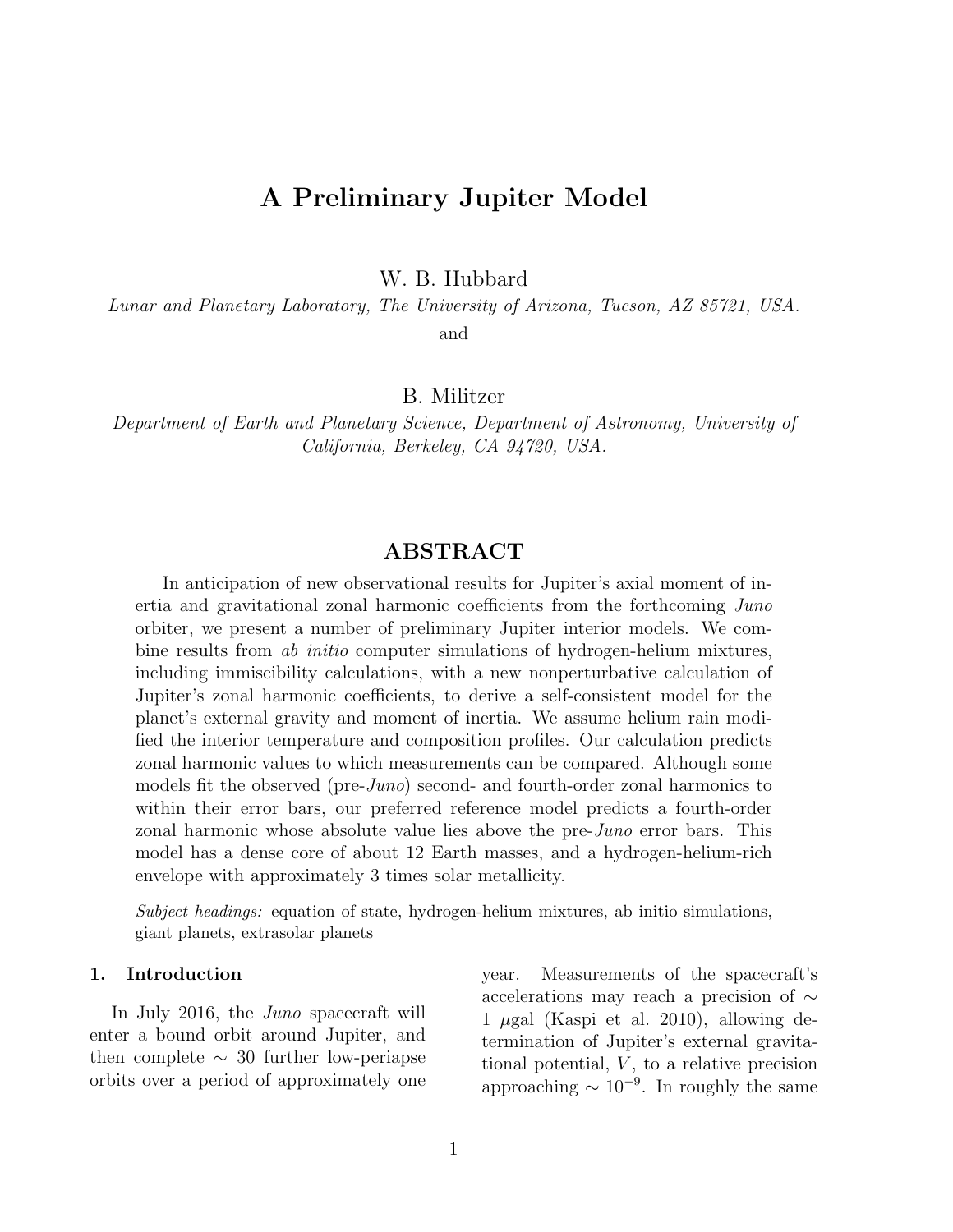time frame, the *Cassini* spacecraft will execute ∼ 22 low-periapse orbits around Saturn, making similar measurements of Saturn's external gravity potential. The nonspherical components of V provide information about a planet's interior mass distribution.

In this paper, we construct static interior models intended to represent the present state of Jupiter, using a pressuredensity relation  $P(\rho)$  derived from DFT-MD theory for the equation of state of the primary constituent of Jupiter and Saturn, a mixture of hydrogen and helium; see Militzer & Hubbard (2013) and Militzer (2013). This barotrope is used to calculate the zonal harmonic coefficients  $J_{2n}$ , making various assumptions about the interior temperature distribution and core mass. Physically-motivated adjustments of the barotrope are made to achieve agreement with the observed  $J_2$  (Table 1) and discrepancies with currently-observed higher  $J_{2n}$ are discussed. Lines 2-11 of Table 1 give calculated values from interior models discussed in Section 4.

To obtain a barotrope, we start with the grid of ab initio adiabats derived in Militzer (2013) and Militzer & Hubbard (2013). These adiabats were determined with density functional molecular dynamics (DFT-MD) simulations using the Perdew-Burke-Ernzerhof (PBE) functional (Perdew et al. 1996) in combination with a thermodynamic integration (TDI) technique to determine the full, nonideal entropy. The simulation cells contained a mixture of  $N_{\text{He}} = 18$  helium and  $N_{\text{H}} = 220$ hydrogen atoms, corresponding to a helium mass fraction of  $Y=0.245$ , close to the solar value. As discussed in Militzer & Hubbard (2013), each adiabat is characterized by the value of its absolute entropy per electron,  $S/k_B/N_e$ , where  $k_B$  is Boltzmann's constant and  $N_e$  is the number of electrons. Hereafter we denote this quantity with the simpler symbol S.

Recently Becker et al. (2014) constructed Jupiter models based on equations of state that were also derived with DFT-MD simulations but their approach differs in two respects. Becker *et al.* performed simulations for hydrogen and helium separately and then envoked the ideal mixing assumption while we simulated an interacting hydrogen-helium mixture directly. While we computed the full, nonideal entropy with TDI, Becker el at. obtained the entropy indirectly by fitting the internal energy and pressure, which are available in standard DFT-MD simulations. Becker et al. (2014) reported deviations between 4 and 9% when they compared their EOS with Militzer & Hubbard (2013). Such deviations could have a significant repercussion on values of zonal harmonics for interior models.

In this paper, we use the term "entropy" and the symbol  $S$  as a proxy for an adiabatic temperature T vs. pressure P relation for the fixed-composition mixture of H and He only (He mass fraction  $Y_0 = 0.245$ , as determined by our detailed DFT-MD simulations. The simulations give the absolute entropy and other dependent variables as a function of T and P, for this specific composition. As discussed in Section 3 below, for the purpose of calculating general pressure-density relations, the same  $T(P)$  relation is taken to apply to adiabats with small, constant perturbations to the composition of the simu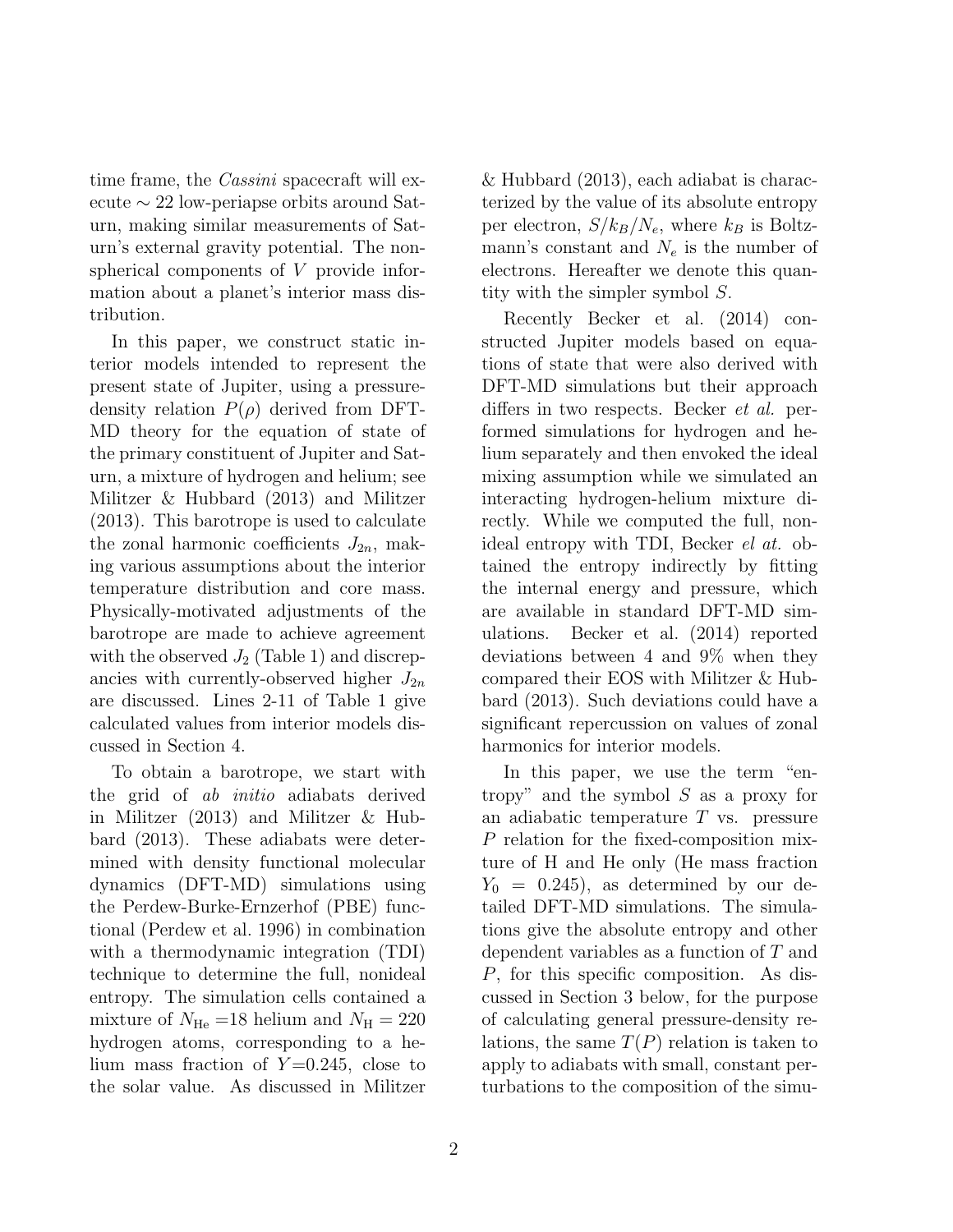lations. Moreover, the S of the outermost layers of the model is determined by requiring a match to the Galileo Probe measurements of  $T(P)$ ; see Figure 5. The corresponding adiabat from our simulations has  $S = 7.08$ . Now, if we perturb this composition by changing  $Y$  and increasing Z, how might the adiabatic  $T(P)$  change, for  $P > 20$  bar, and how might this affect the barotrope? Let the Grüneisen parameter  $\gamma = (\rho/T)(\partial T/\partial \rho)_S$ , where  $\rho$  is the mass density. Suppose we have a compositional perturbation to Y and/or  $Z$ , of the order of  $\sim$  0.01. This might lead to a perturbation  $\Delta \gamma \sim 0.01$ . Over a density range of three orders of magnitude, roughly spanning the jovian mantle, this value  $\Delta\gamma$ would imply a cumulative change of temperature of  $\sim$  7%, with respect to the baseline  $T(P)$ . According Mie-Grüneisen theory (Zharkov & Trubitsyn 1978), the thermal pressure makes up only 10% of the total pressure in the relevant Jupiter layers. Therefore, we expect the fractional change in density to be on the order of  $\sim 0.1 \times 0.01 = 0.001$ . This amount is so small that it is unlikely to affect any of our model predictions. It is certainly smaller than the previously-mentioned 4 to 9% discrepancy with Becker et al. (2014).

Our ab initio calculations show that under jovian interior conditions, there is no distinct phase transition from molecular (diatomic, insulating) hydrogen to metallic (monatomic, conducting) hydrogen (Vorberger et al. 2007). However, for convenience in this paper, the term "molecular" layer means layers at pressures below 1 Mbar, where the hydrogen is mostly diatomic. Likewise, the term "metallic" layer means layers at pressures above ∼ 2 Mbar, but still external to a central dense core.

By combining our ab initio calculations for Jupiter's interior adiabat (Militzer 2013) with the ab initio hydrogen-helium immiscibility calculations by Morales et al. (2013), we predict that helium rain occurs in Jupiter's interior. While the detailed physics and dynamics of helium rain is not yet understood, we make the assumption that this process introduces a superadiabatic temperature gradient and a compositional difference between the outer, molecular layer and inner, metallic layer. In our models, the  $T(P)$  of the molecular layer is set by the measurements of the Galileo entry probe while the  $T(P)$  of the metallic layer is a free parameter that we can adjust between two limits. The value of S labeling  $T(P)$  for the metallic layer cannot be too high because otherwise no helium rain would have occurred in Jupiter according to DFT-MD simulations. The value of S labeling  $T(P)$  cannot be below the Galileo value because, we assume, the cooling of the metallic layer is less efficient. The assumption of reduced cooling of the metallic layer is consistent with specific models constructed by Nettelmann et al. (2015) who studied the evolution of jovian interior temperature profiles under the influence of H/He demixing and layered double diffusive convection (see upper left-hand panel of Figure 10 of that paper).

For the molecular layer, we assume the helium abundance that was measured by the Galileo probe (von Zahn et al. 1998; Mahaffy et al. 2000). We derive the helium contents in the metallic layer by assuming the planet as a whole has a protosolar helium abundance (Lodders 2003). The dis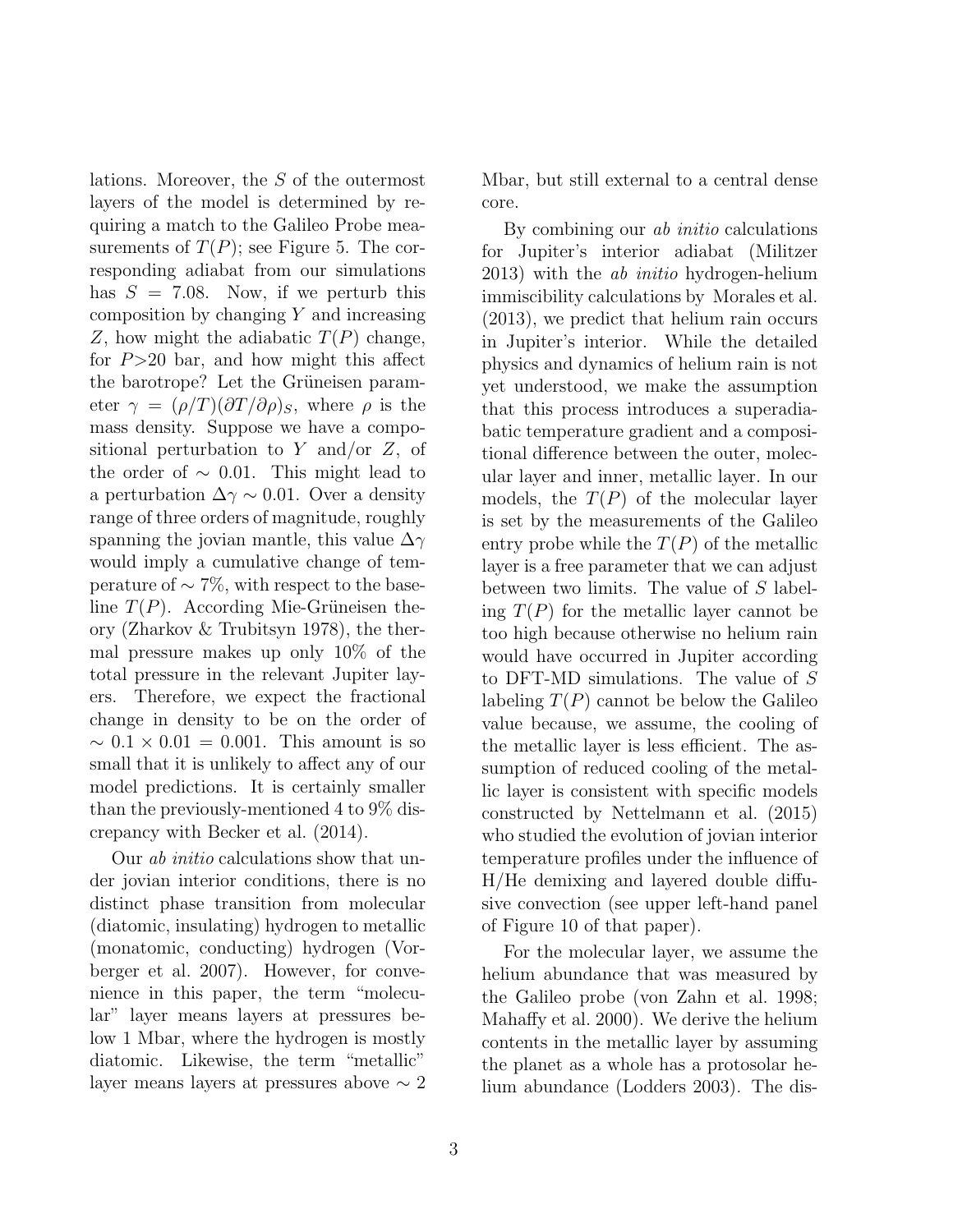tribution of heavier elements throughout the planet is not well understood. The capture of comets has enriched the envelope over time. Similarly the erosion of the core may have added icy and rocky materials to the envelope (Wilson & Militzer 2012a,b; Wahl et al. 2013; Gonzalez-Cataldo et al. 2014). Given these uncertainties, we introduce three model parameters: the mass of today's dense core, the heavy element ("metals") mass fraction in the molecular layer and that in the metallic layer. We assume that both layers are homogeneous and interpolate between both compositions to derive an estimate for the structure of the helium rain layer. Model predictions are not sensitive to details of this procedure because, in Jupiter, the interpolation layer between 1 and 2 Mbar contains very little mass.

This article is organized as follows. In Section 2, we describe how we deal with hydrogen-helium immiscibility. In Section 3, we discuss how one perturbs the helium abundance in a particular EOS and how heavy elements are introduced. In Section 4, we discuss the EOS of different planetary ices and present results from additional ab initio simulations. In Section 5, we introduce our reference Jupiter model and discuss variations from it. Before we conclude, we describe in Section 6 how the moment of inertia is derived from CMS theory. In the Appendix, we provide additional details about the CMS calculations.

## 2. Adiabats and Hydrogen-Helium Immiscibility

Figure 1 shows a plot of temperature, T, versus pressure, P, for a family of such adiabats as well as the hydrogen-helium im-



Fig. 1.— General view of effect of immiscibility on Jupiter (and Saturn) evolution. The top two curves are DFT-MD adiabats with relatively high entropy per electron. The adiabat for  $S \approx 7.20$  osculates the boundary of the region of H-He immiscibility, while the adiabat just below it has  $S = 7.08$ , which yields a temperature vs. pressure relation in the Jovian troposphere that matches corresponding data from the Galileo Probe (Seiff et al. 1998). The lowest adiabat has  $S = 6.84$ , which yields a temperature vs. pressure relation that roughly matches Saturn's tropospheric profile (Lindal et al. 1985). The pressure at Jupiter's core-mantle boundary (about 40 Mbar) is not shown on this figure.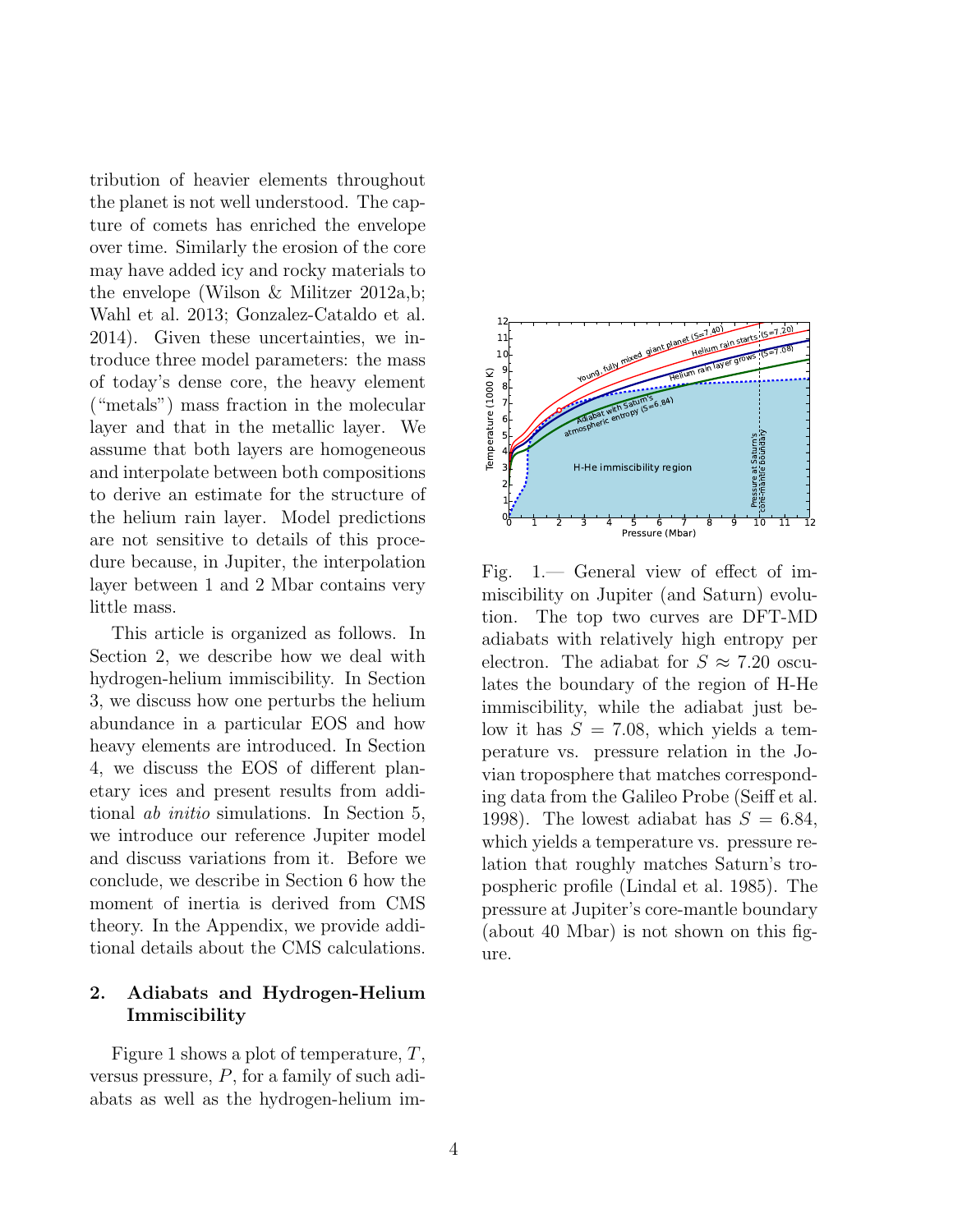miscibility domain derived from ab initio simulations by Morales et al. (2013). These simulations also used the DFT-MD technique in combination with the PBE functional and TDI method to compute the entropy. They are thus fully compatible with the abiabats from Militzer & Hubbard (2013). As is evident in Figure 1, the interiors of both Jupiter and Saturn enter a region at a pressure ∼ 1 Mbar where helium in solar proportion to hydrogen becomes immiscible. Both planets are thus are likely to have layers with helium rain. Figure 2 depicts the location of this layer in Jupiter. This prediction is a direct consequence of combining the *ab initio* immiscibility and adiabat calculations with measurements of the planets' tropospheric T vs. P profiles (Seiff et al. 1998; Lindal et al. 1985). No temperature or pressure adjustments of the immiscibility domain were needed.

Heavy elements were not considered in this analysis. Depending on the concentration, a small correction to the adiabatic profile would be plausible. We also note that Morales et al. (2013) performed the immiscibility calculations for  $Y = 0.25$ which differs slightly from the protosolar value. However, this concentration difference does not change the immiscibility temperature to a significant degree. Based on the analysis in Nettelmann et al. (2015), we estimate this correction to be of the order 160 K only.

The hydrogen-helium immiscibility hypothesis was first invoked to explain Saturn's luminosity excess (Stevenson & Salpeter 1977a,b). In the immiscibility layer, helium droplets would form and rain down into the deeper interior, resulting in a gradual removal of helium from the planets outer layer. The associate release of gravitational energy provides an energy source to explain Saturn's luminosity excess.

Whether helium rain occurs on Jupiter is less certain. Its interior is hotter and no helium rain is need to explain its present luminosity (Fortney & Hubbard 2004). The Galileo entry probe measured a small helium depletion in Jupiter's upper atmosphere (0.234 by mass compared to 0.274, the protosolar value (Lodders 2003). Perhaps the strongest evidence for helium rain to occur on this planet comes from the depletion of neon. The Galileo measurements showed that there is ten times less neon in Jupiter's atmosphere compared to solar values. Wilson & Militzer (2010) demonstrated with *ab initio* simulations that neon has a strong preference for dissolving in the forming helium droplets. This offered an explanation for the neon depletion and provided strong, though indirect evidence for helium rain to occur on Jupiter.

According to the more recent ab initio calculations, the present Jupiter would encounter the immiscibility domain at pressures above ∼ 0.9 Mbar (Figure 1). In Saturn, the domain is entered at  $P \sim 0.8$ Mbar. If a cooling scenario for Jupiter or Saturn involves a steady decrease of entropy with time, then the onset of helium rain would occur when the interior adiabat first touches the boundary of the helium immiscibility domain. The curvature of the boundary is such that a H-He adiabat with  $S \approx 7.20$  osculates the boundary at  $P \sim 2$  Mbar and  $T \sim 6600$  K.

We are thus faced with the task of deriving a barotrope  $P(\rho)$  for present-day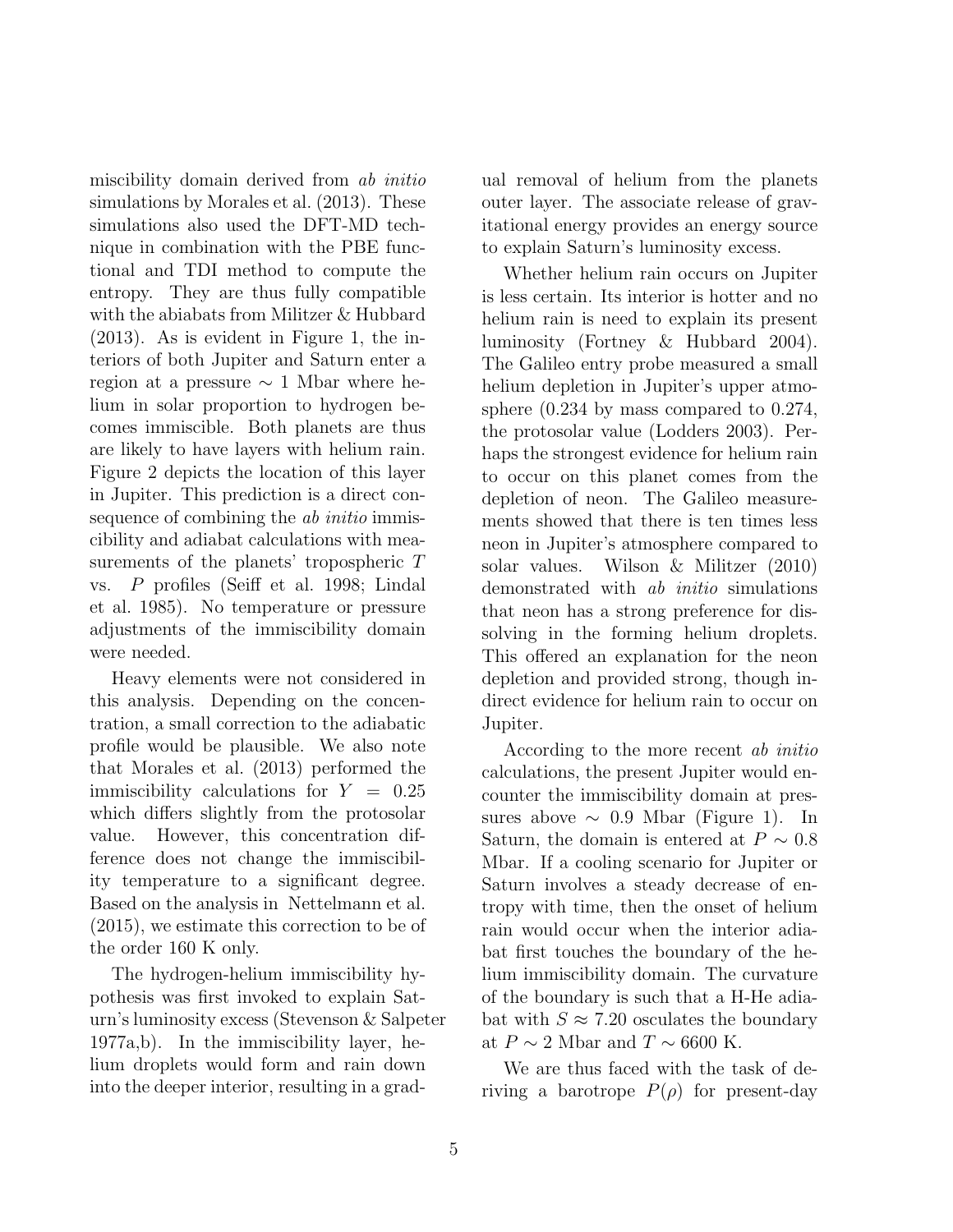Jupiter which is consistent with the properties of dense, hot hydrogen-helium mixtures shown in Figure 1 and with Jupiter's presumed cooling history. A detailed, dynamical calculation of the process of helium rain and subsequent evolution of Jupiter's interior temperature profile is beyond the scope of the present paper, whose aim is to infer a jovian barotrope based on current knowledge of Jupiter's composition and thermal state, and on current results from ab initio simulations of hydrogenhelium mixtures at high pressure. The resulting barotrope is used here to predict Jupiter's higher zonal harmonic coefficients, whose values are to be measured by Juno.

Thus, we make the simplifying assumption that the cooling of early Jupiter to an interior adiabat  $S \approx 7.20$ , corresponding the onset of immiscibility, then leads to reduced heat transport in the region around  $P \geq 2$  Mbar, effectively slowing interior temperature decline, while layers at lower pressures continue to transfer heat to Jupiter's atmosphere. In this scenario, the present-day Jupiter barotrope for pressures  $\leq 1$  Mbar lies on the Galileo Probe adiabat with reduced He abundance, but at somewhat higher pressures, temperatures follow a higher-entropy adiabat with a slightly-above protosolar helium abundance,  $Y = 0.28$ . The interior adiabat would be expected to lie between  $S \approx 7.20$ (for no heat transport across the immiscibility region) and  $S \approx 7.08$  (for efficient heat transport across the immiscibility region). In the study that we present here, our preferred model has an interior adiabat with  $S = 7.13$  (shown as a heavy line in Figure 3). We refer to this model as

for a noninteracting mixture: 1

 $\rho_0$  $=\frac{X_0}{X_0}$  $\rho_H$  $+\frac{Y_0}{\ }$  $\rho_{He}$  $(1)$ 

where  $X_0 = 1 - Y_0 = 0.755$ . We now want to change the abundance of helium to Y and metals to Z. We assume that the temperature-pressure relation  $T(P)$  is unchanged under perturbations to the composition (i.e., the perturbing admixture is chemically and thermodynamically inert). With this assumption and the additive volumes approximation,  $V_{\text{H}-\text{He}-Z}$  =  $V_{\rm H} + V_{\rm He} + V_Z$ , the perturbed density is

Model DFT-MD 7.13; Its parameters are shown in boldface in Table 1. The  $P(\rho)$ barotrope for Model DFT-MD 7.13 shown in Figure 4. The corresponding  $T(\rho)$  profile is shown in Figure 5.

### 3. Compositional Perturbations to Equation of State

In order to derive general barotropes, we must now evaluate the effects of (1) varying He concentration, and (2) varying metallicity. The barotrope shown in Figures 4 and 5 corresponds to an initial He mass fraction  $Y_0 = 0.245$  and metals mass fraction  $Z_0 =$ 0. Since this composition is a good initial approximation to the Jupiter envelope, we use a perturbation approach to derive the effects of compositional changes. Let the reference barotrope for  $Y_0 = 0.245$  and  $Z_0 = 0$  be  $\rho_0(P)$ . Although this barotrope is computed with detailed DFT-MD simulations not assuming an ideal mixture of H and He, to simplify this derivation we approximate it by an additive volume law,  $V_{\text{H}-\text{He}}(P,T) = V_{\text{H}}(P,T) + V_{\text{He}}(P,T)$ , valid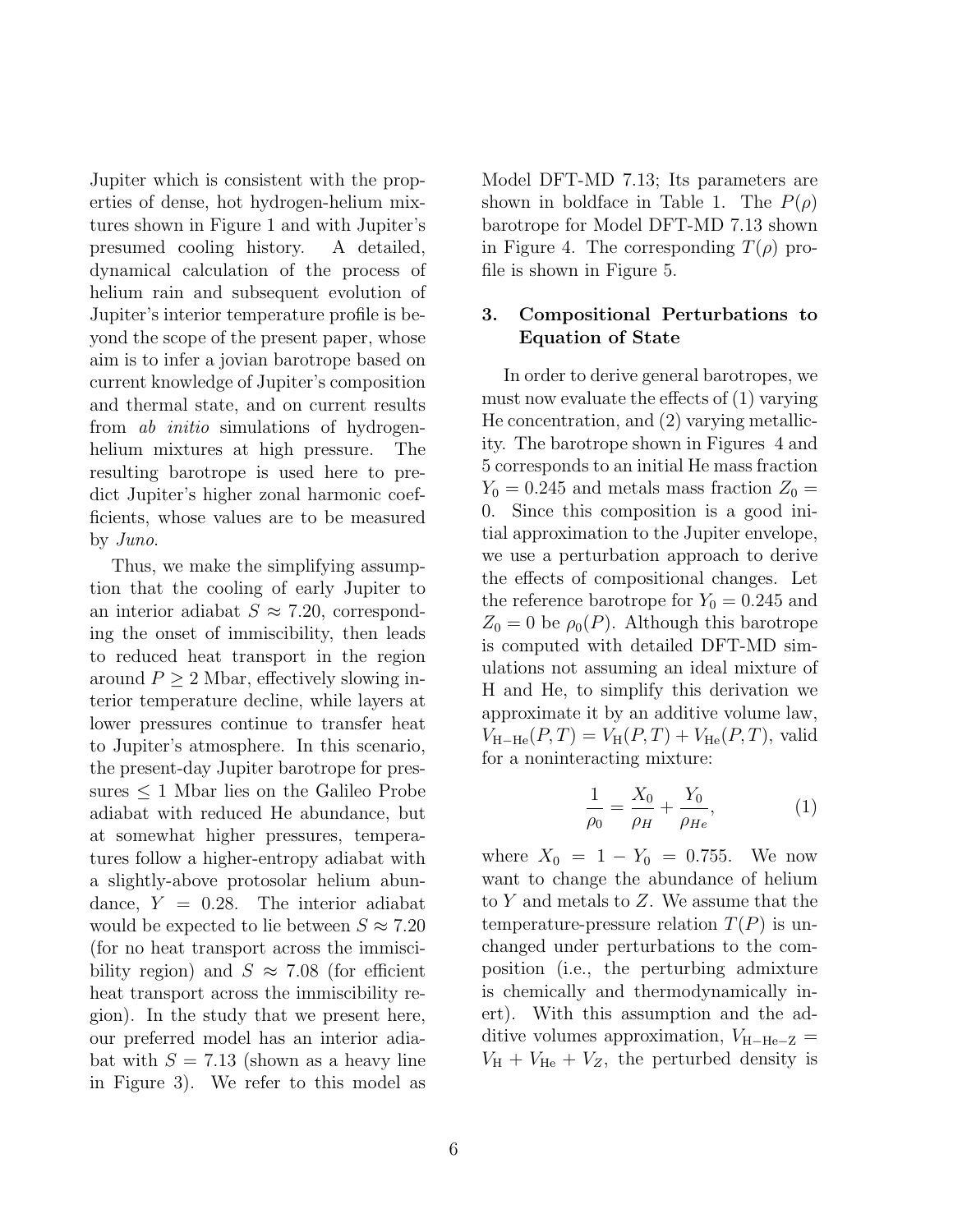given by,

$$
\frac{1}{\rho} = \frac{1 - Y - Z}{\rho_H} + \frac{Y}{\rho_{He}} + \frac{Z}{\rho_Z}, \qquad (2)
$$

where  $V_Z$  and  $\rho_Z$  is the volume and density of the metals component. Rewriting Equations  $(1)$  and  $(2)$ , we find

$$
\frac{\rho_0}{\rho} = \frac{1 - Y - Z}{1 - Y_0} + \frac{ZY_0 + Y - Y_0}{1 - Y_0} \frac{\rho_0}{\rho_{He}} + Z \frac{\rho_0}{\rho_Z},\tag{3}
$$

with all densities evaluated for the reference  $T(P)$ . The same equation is obtained if one starts from a fully interacting hydrogen-helium equation of state and then perturbs the helium and metals abundances.

For the composition in Jupiter's outer layers, at  $P < 1$  Mbar, we adopt abundances from Galileo Probe measurements (Wong et al. 2004). In this region the main contributors to Z are the molecules  $CH_4$ and  $NH_3$ , and for the  $H_2O$  abundance we adopt the largest value measured by the probe (rather than assuming a solar abundance for  $H_2O$ ). Neglecting other metals, we obtain  $X = 0.7498$ ,  $Y = 0.2333$ ,  $Z \approx$ 0.0169, for the presumed jovian composition at layers with  $P < 1$  Mbar.

Using a DFT-MD equation of state for pure He (Militzer 2008) along the  $T(P)$ shown in Figure 5, we obtain the densitypressure relation shown in Figure 6.

## 4. Equation of State of  $H_2O$ ,  $CH_4$ , and  $NH<sub>3</sub>$

Evaluation of the perturbation term  $\rho_0/\rho_Z$  in Eq.(3) is somewhat more complex because of the presence of multiple molecular species, but need not be highly precise because the contribution of this term is comparatively small. We continue to assume, for pressures above and below the He-immiscibility gap, that the main contributors to the Z mass fraction are the molecules  $H_2O$ ,  $CH_4$ , and  $NH_3$ , in solar proportions. Thus, to evaluate  $\rho_0/\rho_Z$ , it is necessary to evaluate the density change of these molecular entities along the jovian  $T(P)$ . We thus performed a number of DFT-MD simulations of  $H_2O$ , CH<sub>4</sub>, and NH<sub>3</sub> under such conditions.

All simulations were performed with the VASP code (Kresse  $\&$  Furthmüller 1996) using the PBE functional. Pseudopotentials of the projector-augmented wave type (Blöchl 1994) and a plane wave basis set cutoff of 1100 eV were employed. The zone-average point,  $k = (\frac{1}{4}, \frac{1}{4})$  $\frac{1}{4}, \frac{1}{4}$  $\frac{1}{4}$ , was used to sample the Brillouin zone. A time step of 0.2 fs was used. Density, temperature, and composition were prescribed in the simulations. After an initial equilibration period, the pressure was derived by averaging over the MD simulation.

We first benchmarked our simulations by comparing our results with the shock wave measurements by Nellis et al. (1997) that compressed a mixture of water, ammonia, and isopropanol  $(C_3H_8O)$  to 200 GPa. This mixture, labeled "synthetic Uranus", was designed to resemble the different planetary ices in the outer solar system. The concentrations of the heavy nuclei (C:O=0.529, N:O=0.162) indeed closely resemble solar proportions. However, the mixtures is somewhat depleted in hydrogen (H:O=3.54) while one would expect a H:O ratio of 4.60 if one mixes  $H_2O$ , CH<sub>4</sub>, and NH<sub>3</sub> in O:C:N proportions that were used in the experiments. This difference prompted us to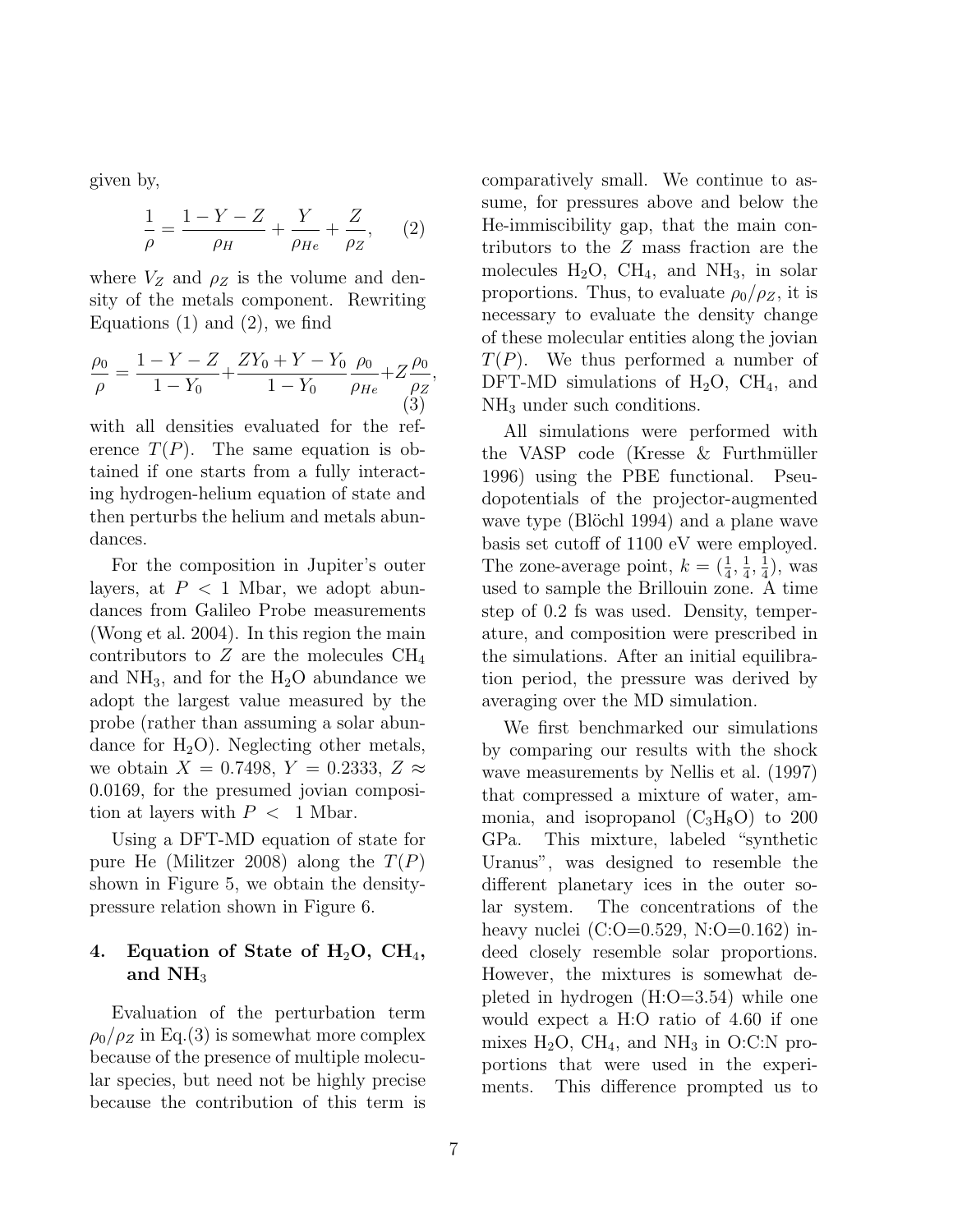perform two sets of simulations. First we studied a hydrogen-depleted mixture, H:O:C:N=87:25:13:4, that closely resembles the "synthetic Uranus" mixture within the size constraints of typical simulations that accomodate between 100 and 200 atoms.

Our simulation results in Table 2 show excellent agreement with the experimental findings. It should be noted that if we prescribe the central values for densities and temperature, that were measured in the experiments, then our computed pressures were, respectively, slightly higher and slightly lower than those reported in the experiments. However, if we adjusted the density and temperatures in our simulations within the experimental 1  $\sigma$  uncertainties then our computed pressures fall within the experimental error bars of the two available measurements. This provides another example for DFT-MD simulations that closely reproduce experimental findings (Knudson et al. 2012).

In Table 2, we also report results from simulations of a H:O:C:N=99:21:12:3 mixtures that exactly represent the hydrogen contents of a solar  $H_2O$ ,  $CH_4$ , and  $NH_3$ mixture. Because of the higher hydrogen content, the density is lower than that of "synthetic Uranus" when compared for the same  $P$  and  $T$ . The simulation results were incorporated into Figures 7 and 8.

Figure 7 shows calculations used to perform the estimation of  $\rho_0/\rho_Z$ . In the lowpressure region of this figure, pressuredensity values for  $CH_4$ ,  $NH_3$ , and  $H_2O$ are combined assuming ideal mixing. In the lower left-hand part of this figure, orange dots show the ideal-gas partial pressure of an ideal mixture of the three molecules along the jovian  $T(P)$ , with virial corrections up to  $P \sim 2$  Kbar. Dashdot curves at the top of the figure show zero-temperature  $\rho(P)$  relations calculated from quantum-statistical models and tabulated in Zharkov & Trubitsyn (1978). The orange dashed curve shows the resulting zero-temperature  $\rho(P)$  relation for a solar mixture of the three molecules. Dots in the upper right-hand corner of this figure show finite-temperature calculations for pressures greater than a megabar; Figure 8 shows a zoom of this region, along with experimental data points for "synthetic Uranus" (Nellis et al. 1997).

To construct  $\rho_Z(P)$  in the gap between low pressure and high pressure, we perform a linear interpolation in log-log space as indicated in Figure 7.

Figure 9 shows  $\rho_0/\rho_Z$  (dashed curve) for assumed Galileo Probe composition (for pressures below 2 Mbar). As a hypothesis to be tested by our preliminary Jupiter model, we assume that all jovian layers at pressures less than ∼ 1 Mbar have the composition measured by the Galileo Probe, with a corresponding correction to the density given by Equation (3). In this pressure range, we find from Figure 6 and Figure 9 that  $\rho_0/\rho_{He} \approx 0.48$  and  $\rho_0/\rho_Z \approx$ 0.38, leading to  $\rho_0/\rho = 0.995$ . The latter number is fortuitously close to unity because the slightly lower Galileo Probe He abundance (relative to the DFT-MD simulations) is almost compensated by the presence of metals.

Note that  $H_2O$  is depleted relative to  $CH<sub>4</sub>$  and  $NH<sub>3</sub>$  in the Galileo Probe data. That is, Galileo Probe data show  $H_2O$  approaching a solar ratio to hydrogen-helium, while  $CH_4$  and  $NH_3$  are approximately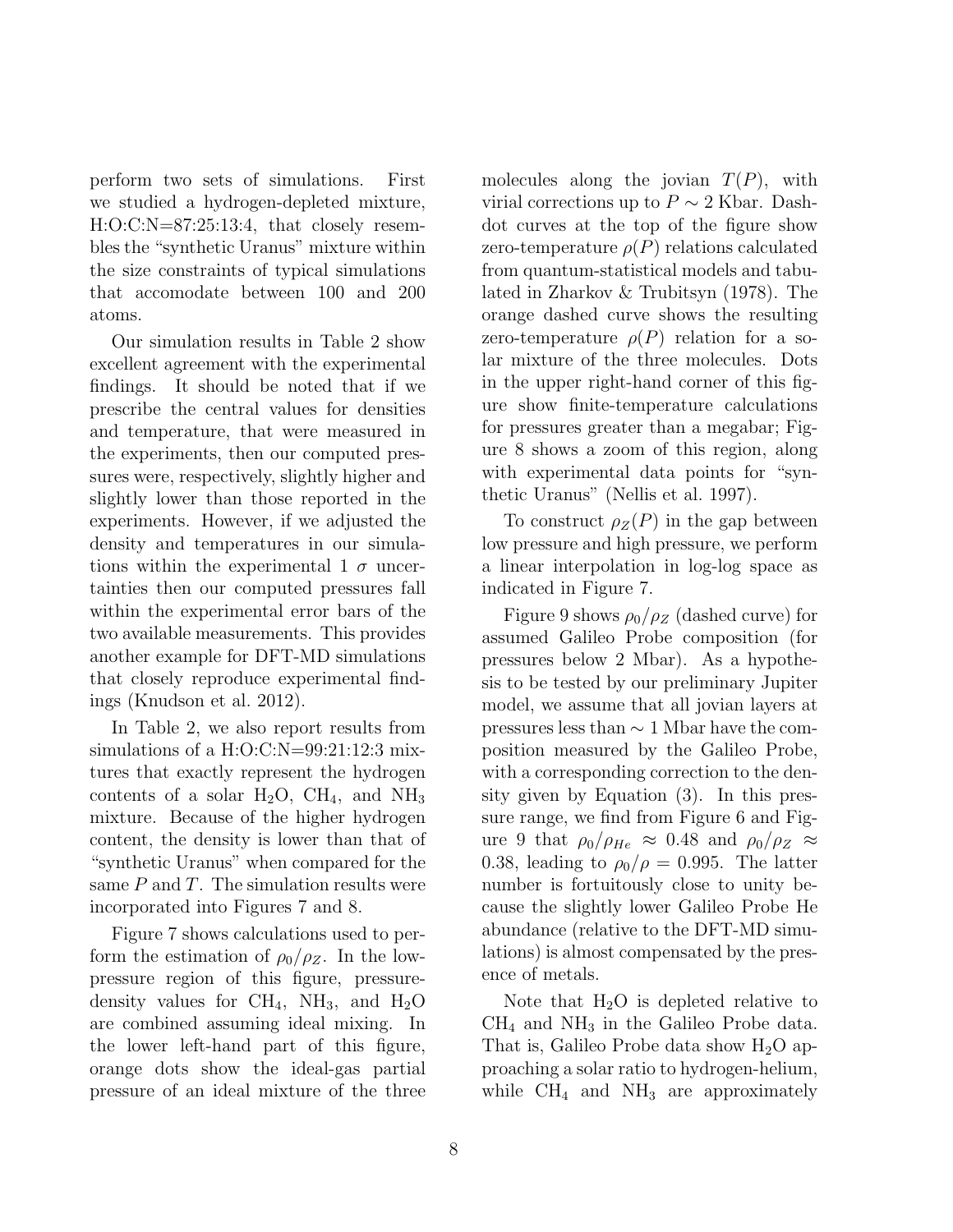three times their solar ratio to hydrogenhelium.

In contrast, for solar proportions of  $CH_4:NH_3:H_2O$  and for  $P > 1$  Mbar, we have  $\rho_0/\rho_Z > 0.38$ , and  $\rho_0/\rho_Z \approx 0.42$ through the bulk of the jovian envelope (Figure 9, solid curve).

For layers at pressures greater than 2.7 Mbar, we take the He and metals abundances to be slightly higher than the protosolar values  $Y = 0.2741$  and  $Z = 0.0149$ (Lodders 2003). Our DFT-MD equation of state, combined with the constraints of Jupiter's total mass, volume, and  $J_2$  and any reasonable interior temperature distribution, does not imply a large increase of Z above its protosolar value, for otherwise the densities would be too large. Assuming  $Z = 0.0246$  in the deeper layers and taking into account a slight He enrichment caused by depletion in Jupiter's outer layers, we get  $Y = 0.2788$ . The assumed value of  $Z$  corresponds to abundances of  $CH<sub>4</sub>$  and NH3, relative to H, that are 4 times protosolar. Because of the much larger protosolar value of  $H_2O$  relative to H, a similar 4 times enhancement of this molecule leads to larger Z and hence interior densities, and the resulting models would be outside the acceptable range. We get  $Z =$ 0.0246 if we take the enhancement of  $H_2O$ to be 2.4 times protosolar.

We insert this value in Equation (3) for the presumed jovian composition at layers with  $P > 2$  Mbar. Then, over a pressure range corresponding to the bulk of the jovian envelope,  $2 < P < 40$  Mbar, we find from Figure 6 and Figure 9 that  $\rho_0/\rho_{He} \approx$ 0.49 and  $\rho_0/\rho_Z \approx 0.42$ , leading to  $\rho_0/\rho =$ 0.959.

As is obvious from these results, and has

long been known, the presence of metals in Jupiter only affects the barotrope  $\rho(P)$  at the level of a few percent. Thus modeling the abundance and distribution of metals in Jupiter by matching the planet's gravity data necessarily requires very accurate (better than 1%) knowledge of  $\rho_0(P)$ .

#### 5. Jupiter Models

### 5.1. Spheroid Parameters and Code Function

The version of the concentric maclaurin spheroid (CMS) code that we use is designed to automatically calculate a mass distribution with a total mass equal to Jupiter's mass,  $M_J = 1.8986 \times 10^{30}$  g, and an equatorial radius  $a = 71492$  km. The latter is the observed equatorial radius of a layer at an average pressure of 1 bar, and the tabulated  $J_{2n}$  are normalized to this radius. We assume that Jupiter rotates as a solid body with period (Seidelmann et al. 2007)  $P_{\text{rot}} = 9^{\text{h}} 55^{\text{m}} 29.7^{\text{s}} = 2\pi/\omega$ . CMS theory is constructed to find a rotationallydistorted model for the dimensionless small parameter

$$
q = \frac{\omega^2 a^3}{GM_J},\tag{4}
$$

which to lowest order in  $\omega^2$  is equivalent to  $m$ , see Equation  $(A2)$ , but is more convenient as it can be directly computed from observed quantities.

Models are calculated with  $N+1 = 511$ spheroids. Using the notation of Hubbard (2013), the dimensionless equatorial radii of the spheroids  $\lambda_i, i = 0, ..., N$  are specified as follows. By definition  $\lambda_0 \equiv 1$  for the outermost spheroid (its equatorial radius  $\equiv a$ ). The innermost spheroid surface is placed at  $\lambda_N = 0.15$  (i.e., the core's equa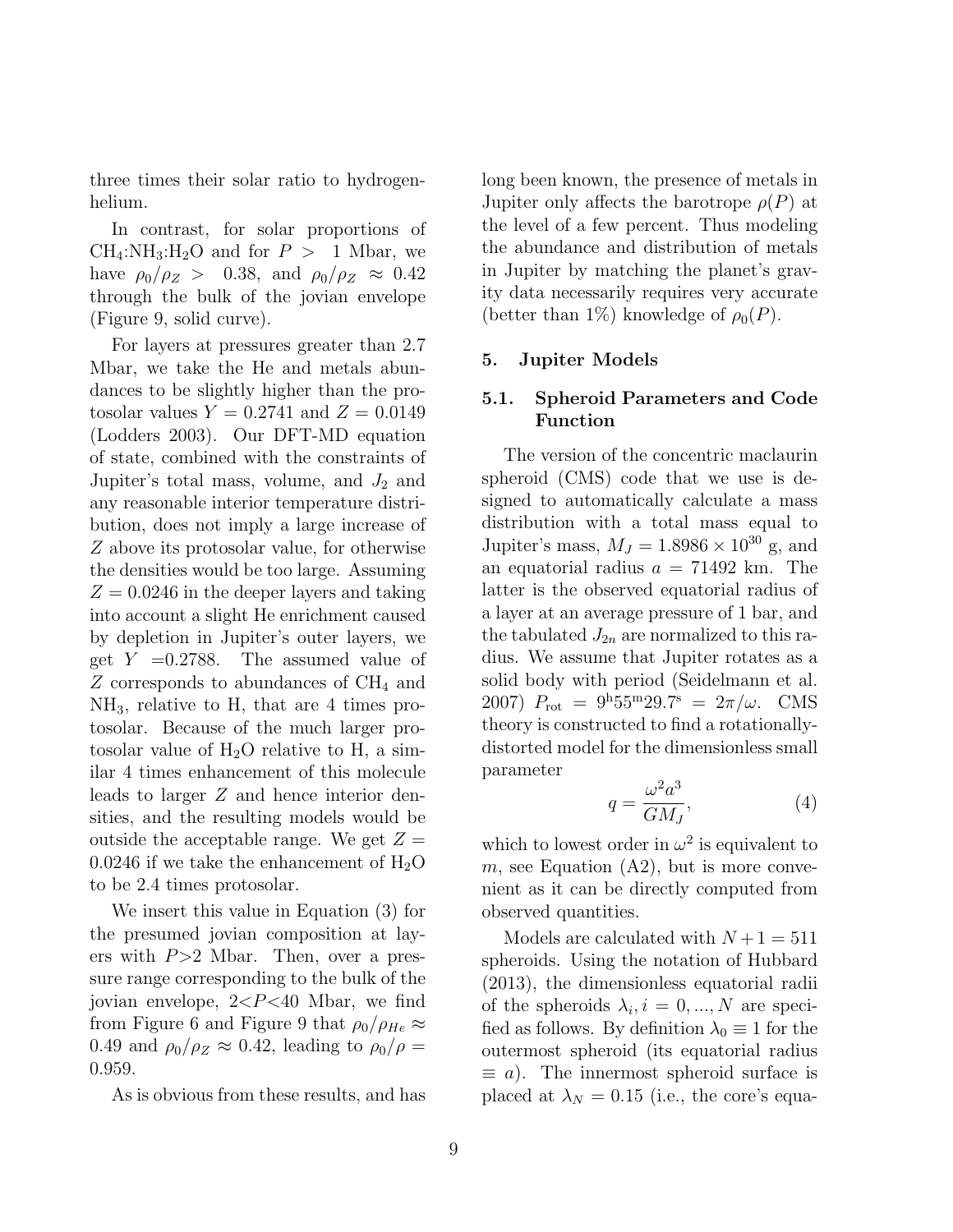torial radius  $= 0.15$  a). The choice of core radius is somewhat arbitrary: the external zonal harmonic coefficients are sensitive to the total core mass but insensitive to its density. Models have 170 spheroids equally spaced in  $\lambda$  in the range  $0.15 \leq \lambda \leq 0.5$ and another 339 spheroids in the range  $0.5 \leq \lambda \leq 1 - \delta \lambda / 2$ . (where in this region the spacing  $\delta \lambda = 0.001477$ , or 105.6 km). The outermost spheroid  $(\lambda_0)$  has zero density and is spaced  $\delta\lambda/2$  (or 53 km) above the next spheroid  $(\lambda_1)$ .

We verified that zonal gravitational harmonic results were unaffected by the details of the spheroid spacing, by carrying out subsidiary calculations with spheroids equally spaced from core to surface. As shown in Figure 13 for a typical Jupiter interior model, spheroids interior to  $\lambda \approx 0.5$ make no significant contribution to the  $J_n$ . Therefore we chose a closer spacing of spheroids exterior to  $\lambda = 0.5$ , to improve accuracy.

As outlined in Hubbard (2013), two nested iterations are required to obtained a converged rotationally-distorted model fitted to a given barotrope  $P(\rho)$ . Before the iterations begin, a provisional density distribution is specified, with each  $i<sup>th</sup>$ spheroid having a constant density  $\rho_i$ . For the specified  $q$ , the shape and total potential of each  $i<sup>th</sup>$  spheroid is then iteratively calculated until relative changes between iterations fall below a specified tolerance, usually  $\sim 10^{-13}$ . Typically, this requires ∼ 30 iterations. After satisfactory convergence, the total mass of the configuration  $M_{\text{conf}}$  is obtained by summing over all spheroids.

An outer iteration loop (typically  $\sim 50$ iterations) is performed to converge the model to the specified barotrope  $P(\rho)$ . As described by Hubbard (2013), using the  $\rho_i$  and equipotential shapes from the converged inner loop, the average pressure  $P_i$ between the upper and lower surface of each spheroid is calculated. Then using the  $P_i$ , the barotrope relation is solved for each spheroid to obtain new density values,  $\rho_i = \rho(P_i)$ . The core spheroid is not included in this procedure as it is assumed to be an incompressible high-density region. See Section 17 for details on the convergence of the iterations.

Define the renormalization constant  $\beta = M_J / M_{\text{conf}}$ . After the latest outer iteration, we renormalize all the  $\rho_i$  by multiplying each value (including the core) by the factor  $\beta$ . These new  $\rho_i$  are then passed to the inner iteration loop, where the spheroid shapes and corresponding external  $J_{2n}$  are computed, and then  $M_{\text{conf}}$ (which depends on the spheroid shapes) is computed. The resulting configuration is then passed back to the outer loop.

The final result of the two iteration loops is a model with converged  $J_{2n}$ , a mass and rescaled density of the incompressible core, and spheroids  $i = 0, ..., 509$ fitted to the *scaled* prescribed barotrope  $P = P(\beta \rho)$ . The model conforms precisely to the prescribed values of  $q$ ,  $a$ , and  $M_J$ . The scaled barotrope  $P = P(\beta \rho)$ corresponding to this model is convenient for comparing with barotropes for various values of Y and Z, e.g. of the form of Equation (3), in which the initial DFT-MD simulations for  $\rho_0(P)$  are rescaled by a (roughly constant) factor to account for new values of Y and Z. Values of  $\beta$  for each model are used to obtain results for the model's metals content Z, as entered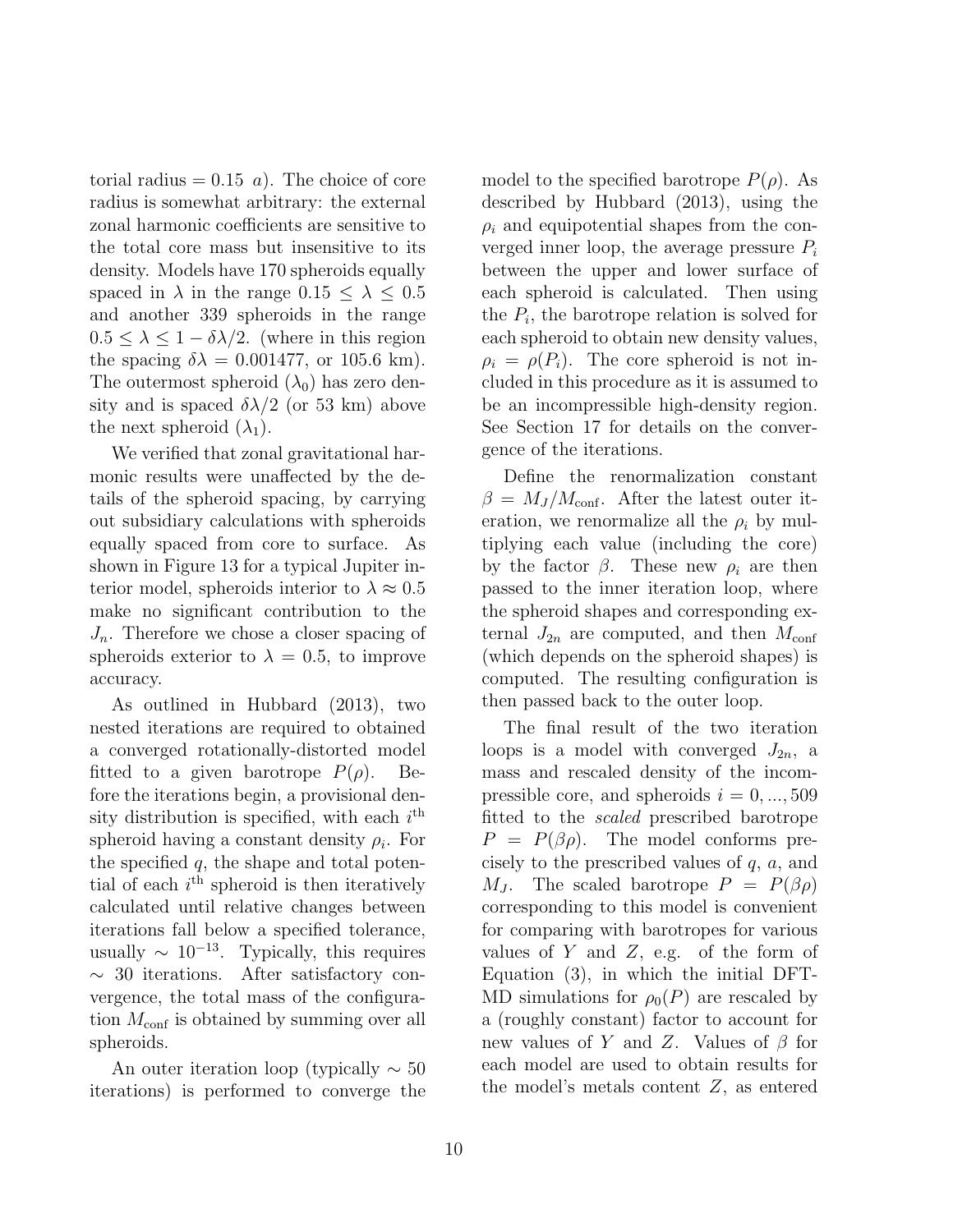in Table 1.

Introduction of the renormalization constant  $\beta$  provides a convenient method for efficiently exploring the parameter space of jovian models, because, as discussed in Section 4, to first approximation the density  $\rho$  of a perturbed mixture of H, He, and metals is related to the reference mixture by the divisor  $\rho_0/\rho$  which is nearly constant over a broad range of pressures. Thus if  $\beta$ <1, the overall metals content of the model is reduced with respect to the assumed starting barotrope, and *vice versa*.

## 5.2. Parameters of Barotrope and Core

For the reader's assistance, Table 3 briefly defines a number of relevant parameters.

As discussed by Militzer et al. (2008), it is difficult to fit the pre-Juno values of Jupiter's  $J_{2n}$ , especially  $J_4$ , with a constant-entropy, constant-composition barotrope and uniform rotation. Although the H-He DFT-MD equation of state has been updated since 2008, see Militzer & Hubbard (2013) and Militzer (2013), the difficulty remains. For comparison purposes, we include at the end of Table 1 two interior models (denoted as SC) that we computed using the same CMS procedure as the other models, but with the older equation of state of Saumon et al. (1995). These SC models are able to match the pre-Juno  $J_2$  and  $J_4$  with vanishinglysmall cores and tens of Earth masses of metals in the envelope (see Table 1). Why are our DFT-MD models so different? Although central temperatures for DFT-MD and SC models are similar (see Table 1), it turns out that mid-envelope temperatures for adiabatic DFT-MD models are considerably cooler. This behavior is a consequence of the depression of the adiabatic temperature gradient associated with hydrogen metallization, as discussed by Militzer & Hubbard (2013) and Militzer (2013). Such behavior is not exhibited by the SC EOS and may not be incorporated in the other recent Jupiter models. Cooler temperatures, as well as revisions to the pressure-density relation, result in somewhat higher mass densities in the middle envelope, with respect to the other models. It is this effect, in our models, that is primarily responsible for considerably reduced envelope metallicity, larger core mass, and increased  $|J_4|$ .

In 2008 we attempted to reduce the absolute value of  $J_4$  by hypothesizing a subrotating layer below Jupiter's observable atmosphere, but this assumption is not supported by any realistic circulation model. It is possible to obtain a model which fits the pre-*Juno* value of  $J_4$  by instead introducing a chemical change and corresponding extra density increase at layers around  $P \sim 1$  Mbar, but such models are not grounded in any fundamental calculations of the thermodynamics of dense hydrogen plus impurities, and are inconsistent with reasonable barotropes. In this paper we take a different approach. We use the Morales et al. (2013) prediction for the pressure-temperature conditions of H/He immiscibility. Then we assume helium rain also introduces a composition change. As discussed in Section 3, for  $P<1$  Mbar, we have  $\rho_0/\rho = 0.995$ , while for  $P > 2.7$  Mbar, if one has four times solar (primordial) abundances of  $CH_4$ , NH<sub>3</sub>, and  $\sim$  2.4 times H<sub>2</sub>O, and no other met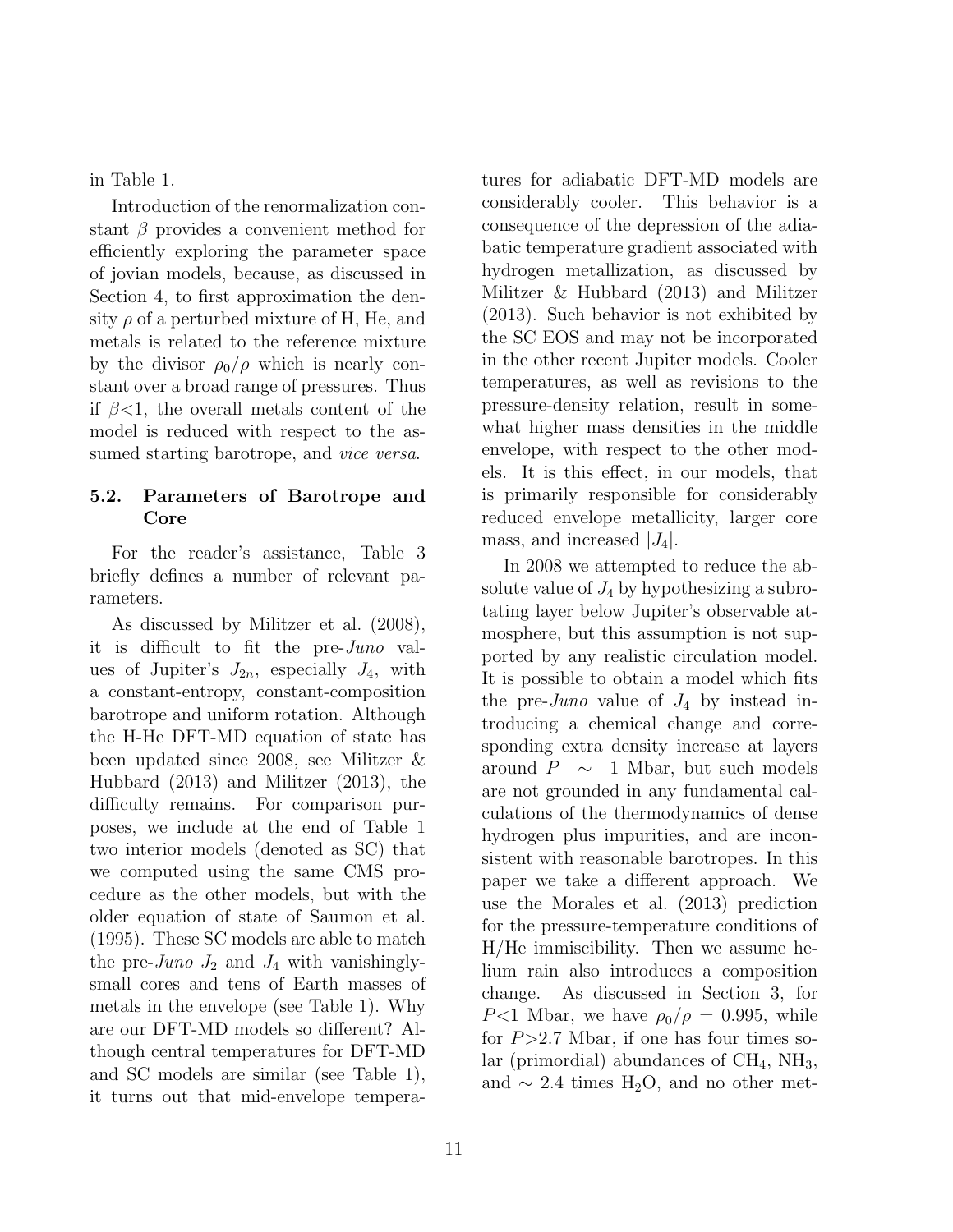als, as the composition at depth, one would have  $\rho_0/\rho = 0.959$ . These numbers suggest an expected extra ∼ 4% density change resulting from the presence of a phaseseparation region and an increase of metallicity and helium to approximately protosolar values at deeper layers. As we discuss in more detail below, we need a much larger extra density change (∼ 8%) to obtain a DFT-MD model with  $|J_4|$  reduced enough to agree with the pre-*Juno* value.

To treat the expected extra density change, in the pressure range between 1 and 2 Mbar we interpolate linearly in  $\log P$  and  $\log \rho$  between the low-pressure barotrope with  $\rho = \rho_0(P)/0.995$  and the high-pressure barotrope with  $\rho =$  $\rho_0(P)/0.959$ , noting that  $\rho_0(P)$  at  $P >$ 2.7 Mbar lies on a higher-entropy adiabat than the atmospheric adiabat. Results for gravitational harmonic coefficients of models are insensitive to the thickness of this narrow interpolation region. A CMS boundary could of course be placed at a discrete location to exactly treat an actual density discontinuity, but the resulting change to the gravitational harmonic coefficients would be negligible.

The models presented in this paper are intended to correspond closely to the theoretical behavior of hydrogen-helium mixtures and to properties of the outer jovian layers as constrained by the Galileo Probe.

The CMS method generates models that exactly fit the total jovian mass and 1 bar equatorial radius. We adjust the density (and thus the mass) of the schematic central core of all models to obtain a match to the pre-*Juno* observed value of  $J_2$  given in Table 1, in the expectation that a more precise post-Juno value will not differ significantly from this number. The other parameter beside the core mass that is poorly constrained is the entropy of the deep adiabat, which we vary from the Galileo Probe value  $S = 7.08$  through the value that osculates the immiscibility boundary,  $S =$ 7.20, on up to (as an extreme case)  $S =$ 7.24. With increasing S, the thermal contribution to the deep pressure increases, yielding lower density for a given pressure, thus accommodating a slight increase in metallicity  $Z$ . As we see from Table 1, the predicted higher-order gravitational harmonic coefficients vary from one model to the next at the level of  $\sim 10^{-5}$  for  $J_4$  (readily measurable by  $Juno$ , to  $\sim 10^{-6}$  for  $J_6$ , to  $\sim 10^{-8}$  for  $J_8$ . The  $J_{10}$  values appear to have less value for discriminating interior structure, but their near-constancy at a total level of  $\sim 10^{-7}$  may be useful as a reference for discerning the signature of nonhydrostatic effects at a similar level, such as deep interior dynamics (Kaspi et al. 2010).

By increasing the density by an additional amount in the vicinity of the Heimmiscibility zone, it is possible to obtain a match to Jupiter's pre-Juno  $J_2$  and  $J_4$ with a suitable model. But, as noted by Militzer et al. (2008), one does not have free rein in this process because Jupiter's barotrope must correspond to a physicallyplausible composition. Because the DFT-MD barotrope is generally denser than the corresponding barotrope that one would compute using the theory of Saumon et al. (1995), in our DFT-MD models very little enhancement of metals can be tolerated in Jupiter's envelope.

Most of our models are calculated using (for P<1 Mbar) the barotrope  $\rho =$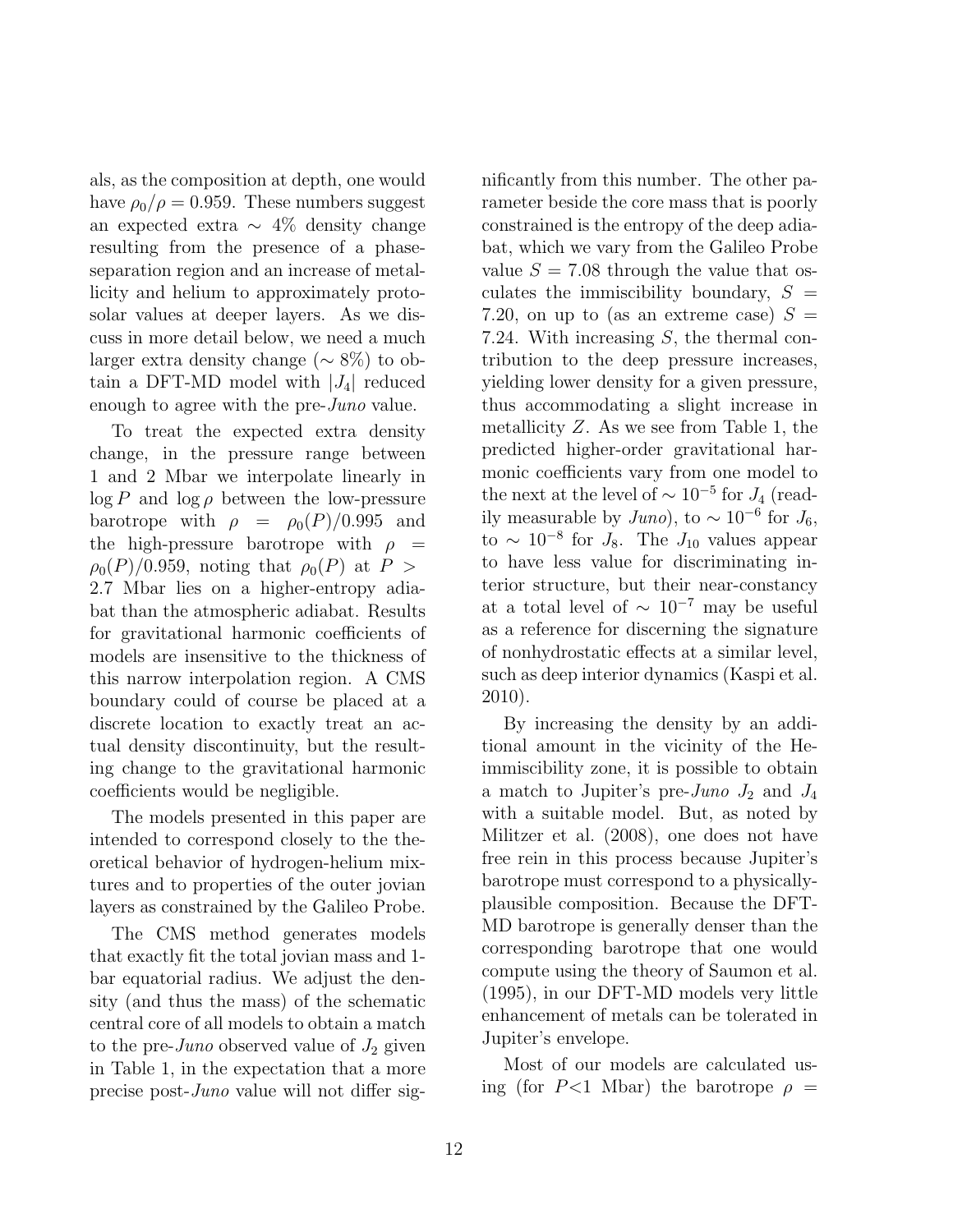$\rho_0(P, S = 7.08)/0.995$ , corresponding to the Galileo Probe  $T(P)$  and abundances, and the barotrope  $\rho = \rho_0(P, S)/0.959$  for  $P > 2.7$  Mbar, corresponding to an adiabat with entropy  $S > 7.08$ , (enhanced) protosolar helium abundance  $Y = 0.28$ , and  $Z =$ 0.025, corresponding to Galileo-Probe enhancement of methane and ammonia and a lesser enhancement of water, but no presence of denser species such as magnesiumsilicates. During the CMS calculations we linearly interpolate in  $\log \rho$  vs.  $\log P$  across the immiscibility region between 1 and 2.7 Mbar. All models in Table 1 labeled DFT-MD S (with no parenthesis) have the indicated compositions in the molecular and metallic regions respectively. As the deep S increases, such models show a modest increase in metallicity in the hydrogenhelium envelope exterior to the dense core, as characterized by the parameter  $M_Z$ , the total mass of metals in Earth masses.

Model DFT-MD 7.13 has  $\beta = 1.0000$ , meaning that the input barotrope yields a match to the total planetary mass without rescaling the densities. A characteristic of DFT-MD 7.13 warrants discussion. This model has Galileo Probe abundances of  $CH<sub>4</sub>$ , NH<sub>3</sub>, and H<sub>2</sub>O *throughout* the molecular layer, and  $4\times$  solar abundances of  $CH<sub>4</sub>$ , and  $NH<sub>3</sub>$  in the metallic layer. The metallic layer has  $2.4\times$  solar H<sub>2</sub>O, more than in the molecular layer; a full  $4\times$  solar H2O enhancement would yield total densities which are too large to fit the total mass of Jupiter. As discussed in Section 4, the assumed composition and temperature profile results in a reasonable  $\rho(P)$  relation, which results in a reasonable planetary model. However, acceptable  $\rho(P)$ relations only limit the possible range of temperature profiles and metallicities but do not uniquely constrain them.

As alternatives, we investigated two variants of our preferred model, in which we imposed equal metallicities in the molecular and metallic layers. Model DFT-MD 7.13 (low-Z) has artificially low  $Z = 0.004$  in both layers (although He abundance does increase from the Galileo probe value to the protosolar value). This unrealistic model has the largest  $|J_4|$  and core mass of the suite. At the opposite extreme, Model 7.24 (equal-Z) has the same metallicity  $Z = 0.027$  in both layers, and also has a relatively large  $|J_4|$ .

All models shown in Table 1 have core mass adjusted to give agreement to seven significant figures with the observed value  $J_2 = 14696.43 \times 10^{-6}$ . Two of the models, DFT-MD 7.15(J4) and SC 7.15(J4), include an additional density (and metallicity) increase across the immiscibility region between 1 and 2 Mbar, adjusted to yield agreement with the pre-Juno observed values of  $J_2$  and  $J_4 = -587.14 \times 10^{-6}$ . We note that uncertainties in observed values in Table 1 are formal error bars; none of our models would be ruled out by these pre-Juno measurements if the true error bars are ∼ 5 times larger. All of our models are close to the pre-Juno observed value of  $J_6$ , but the agreement may be fortuitous.

### 5.3. Comparison of Barotropes with Models

Figure 10 shows a plot of polar and equatorial density profiles for our preferred model DFT-MD 7.13.

Figure 11 plots the density vs. pressure profile for preferred model DFT-MD 7.13 (grey stairstep), along with the in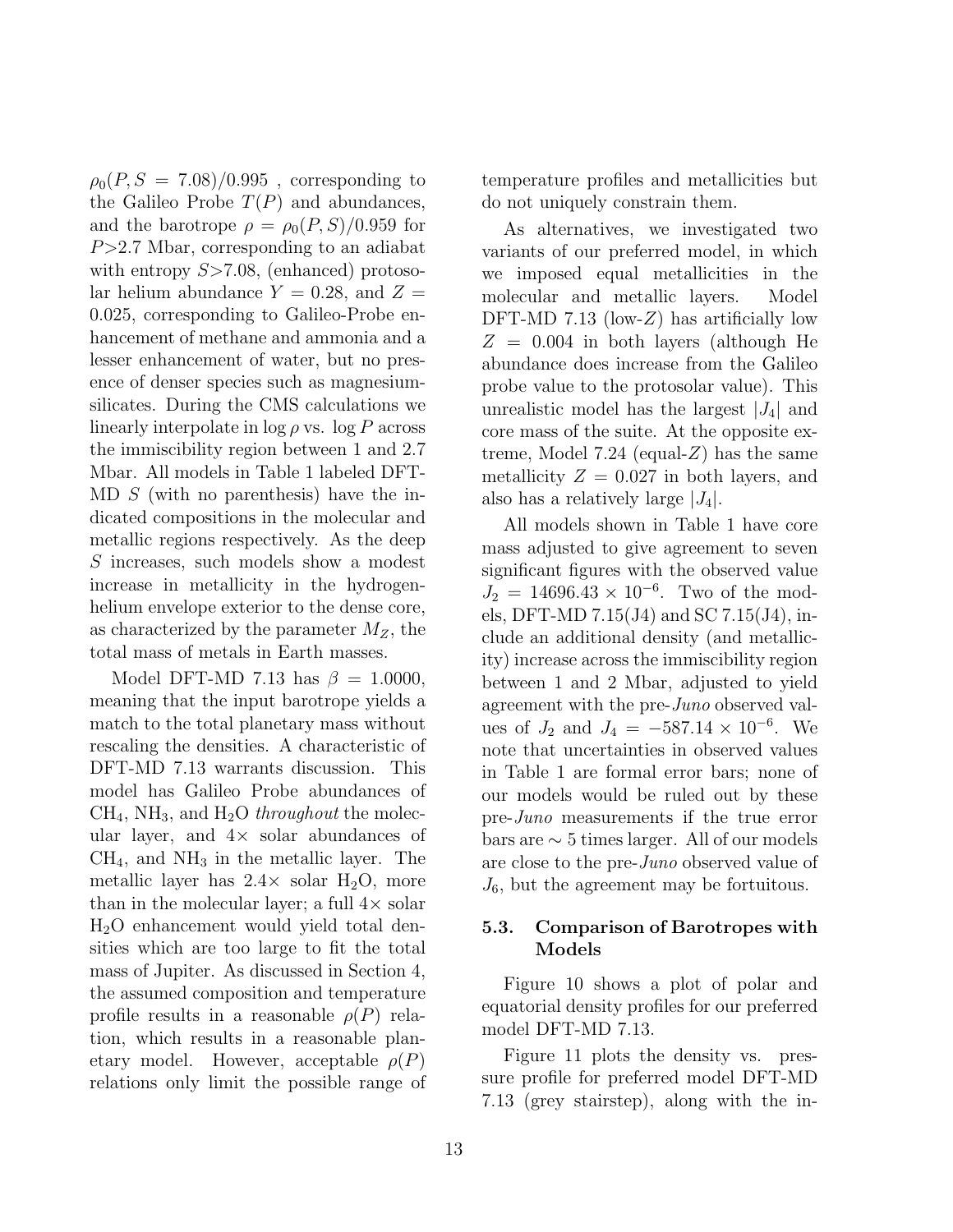put barotrope. Figure 12 is a close-up of the high-pressure region of Figure 11. The weighting functions for contributions to the external zonal harmonic coefficients, for the preferred model, are shown in Figure 13.

Model DFT-MD 7.15(J4) reduces  $|J_4|$ to the observed value by decreasing the barotrope's density at low pressures, and increasing the density at high pressures. However, densities in the outer region at pressures below 1 Mbar then correspond to unphysical negative metallicity. The entry for this model in Table 1 shows a total metals content  $M_Z = 14.3 M_E$  exterior to the dense core; this value is the sum of 14.9  $M_E$  in the H-He envelope at pressures greater than  $\sim 1$  Mbar, and (unphysical)  $-0.6$   $M_E$  at lower pressures. We are unable to find a consistent DFT-MD Jupiter model that matches the observed  $J_2$  and  $J_4$  values in Table 1.

#### 6. Moment of Inertia

Jupiter's normalized moment of inertia NMoI =  $C/Ma^2$  (where C is the moment of inertia about the rotation axis) is in principle separately measurable from the  $J_{2n}$ , and is a separate constraint on interior structure. Helled et al. (2011) investigate models with fixed values of  $J_2$ and J<sup>4</sup> and conclude that a range of NMoI values between 0.2629 and 0.2645 can be found. Nettelmann et al. (2012) calculate a moment of inertia but normalize it to the mean radius of the 1-bar equipotential surface, a model-dependent quantity with a precision limited to third order in their perturbative theory of figures. However, their result is in reasonable agreement with values that we calculate below. Since the nonperturbative approach of our present investigation virtually eliminates any uncertainty in the theoretical calculation of the  $J_{2n}$ , here we explore the subject further as a guide to measurement requirements for the *Juno* spacecraft.

Once a converged interior model is obtained, the NMoI is given exactly by the expression

$$
\frac{C}{Ma^2} = \frac{2}{5} \frac{\sum_{j=0}^{N-1} \delta \rho_j \int_0^1 d\mu \xi_j(\mu)^5}{\sum_{j=0}^{N-1} \delta \rho_j \int_0^1 d\mu \xi_j(\mu)^3} + \frac{2}{3} J_2, \tag{5}
$$

in the notation of Hubbard (2013).

Although Equation (5) resembles the Radau-Darwin relation in that it seemingly relates the NMoI to  $J_2$ , it actually has no relationship because Equation (5) shows that for a fixed  $J_2$ , an infinity of different CMS density distributions could enter into the first term. On the other hand, since each of those CMS density distributions is required to yield the fixed  $J_2$ , the range of variation of NMoI is in actuality quite restricted. To illustrate the point, in Figure 14 we show the cumulative value of the NMoI as a function of the CMS radius  $\lambda$ , for preferred model DFT-MD 7.13. The cumulative value of  $C/Ma^2$  is obtained by partially summing the expression in Equation (5) from the central CMS ( $j = N - 1$ ) out to a CMS with dimensionless equatorial radius  $\lambda$ .

To illustrate how details of interior structure affect the total NMoI, Figure 15 shows the *difference* of the cumulative values of  $C/Ma^2$ , for the preferred model minus model SC 7.15.

To truly discriminate between models with different barotropes, it will be necessary to measure the NMoI to about five significant figures, posing a difficult challenge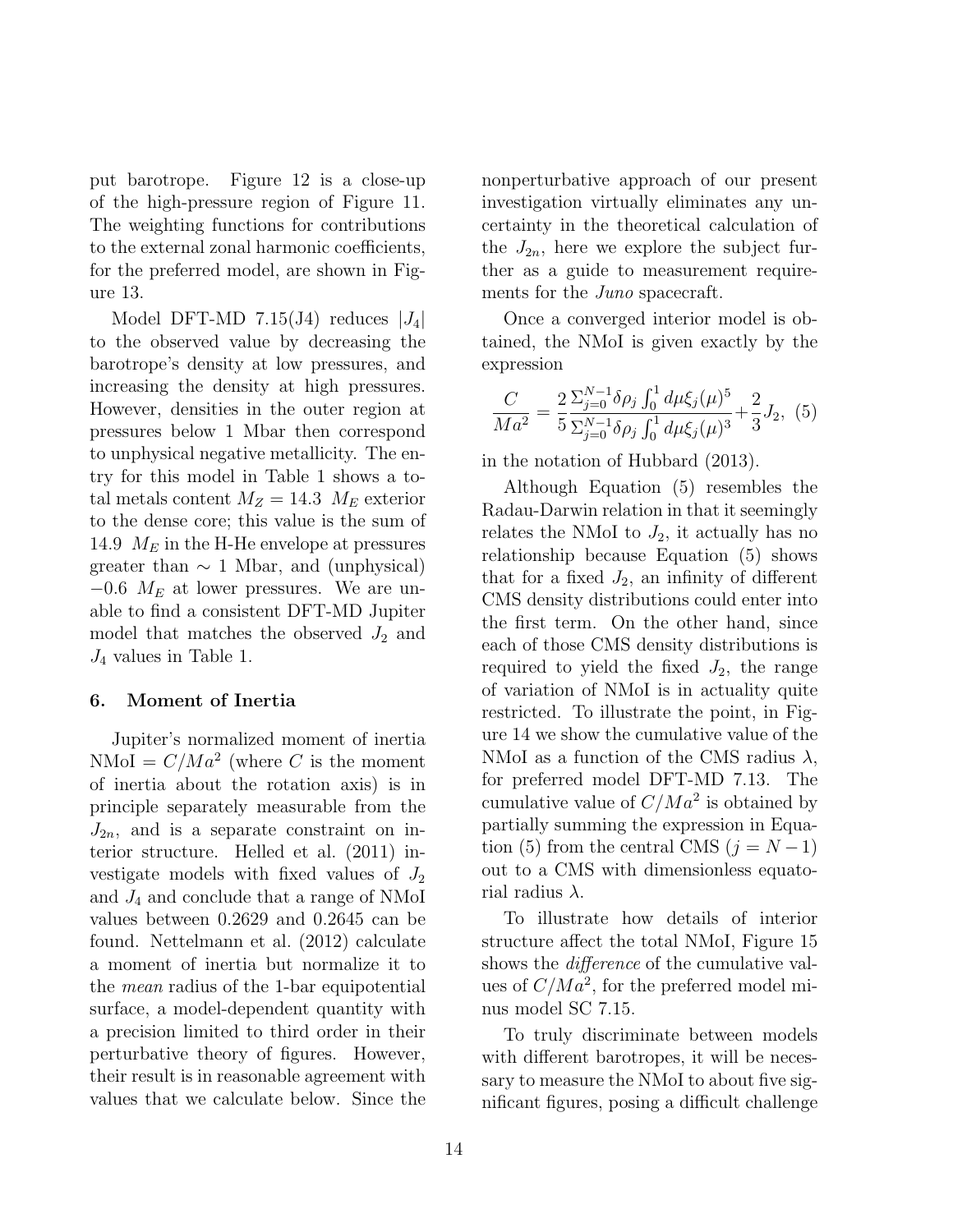to Juno or other future investigations. Figure 16 illustrates the point.

We should point out that a measurement of Jupiter's NMoI would actually be obtained from a measurement of the planet's spin angular momentum,  $J = C\omega$ . Thus if Jupiter were to rotate differentially on cylinders with significant mass involved in the various rotation zones, the tightly constrained values of NMoI that we find here might be broadened to some extent. It remains to be determined whether measurement of NMoI will prove to be more of a constraint on the possibility of deep differential rotation, or on the range of possible interior barotropes.

### 7. Discussion and Conclusions

The combination of the DFT-MD equation of state and observed  $J_{2n}$  already strongly limit the parameter space of acceptable pre-Juno models.

Our study has the following new features: (a) We eliminate arbitrary density enhancements to fit the gravity field; instead we utilize the H-He immiscibility phase boundary computed by Morales et al. (2013) to bound the location and magnitude of a helium-related compositional change; (b) Our models incorporate the latest version of the DFT-MD equation of state, replacing the widely-used SC EOS theory (Saumon et al. 1995); (c) We utilize CMS theory for the first time to calculate high-order zonal harmonic coefficients for realistic Jupiter models.

It is important to note that for fixed  $J_2$ , the computed value of  $|J_4|$  is sensitive to the density in the region of Jupiter's metallic-hydrogen envelope where He immiscibility is predicted. One may force an agreement with the pre-Juno value of  $J_4$ given in Table 1 by imposing a density enhancement across the interpolation region which is much larger than the  $\sim 4\%$  implied by an increase in He to the primordial value above  $P > 2.7$  Mbar. However, when this is done, conservation of mass leads to a model with (formally) negative metallicity in the low-pressure outer envelope.

The new DFT-MD equation of state generally yields a very limited suite of interior models of relatively low metallicity. These models could be falsified by forthcoming Juno gravity data.

In Jupiter model DFT-MD 7.13, about 0.83 of the total mass is between the Heimmiscibility region near 1 Mbar pressure and the core-mantle boundary. So if  $Z \sim$ 0.032 in this region, the mass of metals outside the core would comprise  $\sim 10M_E$ , to be added to a core mass  $\sim 12M_E$ , for a total Jupiter metallicity  $Z_{\text{global}} \sim 0.07$ . As shown in Table 1, most of the other DFT-MD models have similar total metallicities. In contrast, our models based on the SC EOS (last two lines in Table 1) have total metallicities that are about 60% higher, in qualitative agreement with earlier results obtained by Guillot et al. (1997) and Guillot (1999) that were also derived using the SC equation of state. The latter studies included the possibility that Jupiter's core mass might be zero, and our independent SC models also show very small core masses.

The inferred large core masses of our DFT-MD models are consistent with a core-nucleated scenario for the formation of Jupiter (D'Angelo et al. 2014). The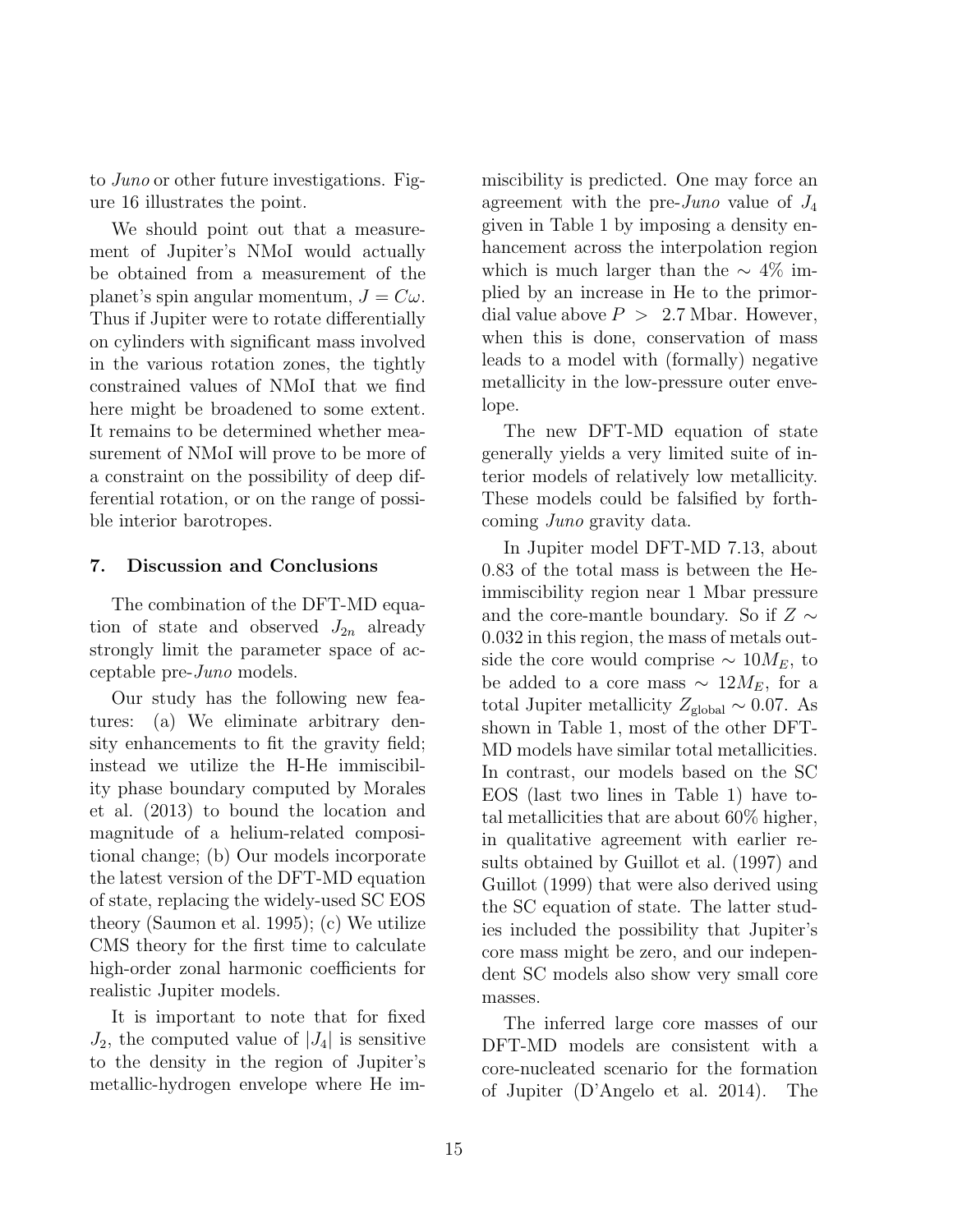overall metallicity of Jupiter implied by most of our models is roughly three times protosolar, implying that about two-thirds of the volatile protosolar nebular complement to the  $\sim 12M_E$  refractory core was not incorporated in primordial Jupiter.

In summary, we are able to derive Jupiter interior models that match measured values of  $J_2$ , and sometimes  $J_4$ , and  $J_6$ , and are consistent with predictions from published ab initio simulations of hydrogen and helium, and additional results for different planetary ices,  $H_2O$ ,  $CH_4$ , and NH<sup>3</sup> that we report here. In our preferred model, the heavy element abundance in the metallic layer is equivalent to a threefold solar concentration of all three ices. The preferred value for the concentration in the molecular layer is slightly less but consistent with the Galileo measurements.

Our preferred model has a massive core of 12 Earth masses which is very similar to our earlier model (Militzer et al. 2008). When one uses the semi-analytical equation of state (SC EOS) of Saumon et al. (1995) instead of our ab initio DFT-MD EOS, a much smaller core of 4 Earth masses is predicted for the same model assumptions. This illustrates how sensitively some model predictions depend on the details of hydrogen-helium EOS.

Our Jupiter model is preliminary and intended for use as a reference for comparison with experimental results from the Juno orbiter and other data sources. New data will tell us how well the model works.

This work has been supported by NASA and NSF.



Fig. 2.— Diagram showing the location of the hydrogen-helium immiscibility layer in Jupiter.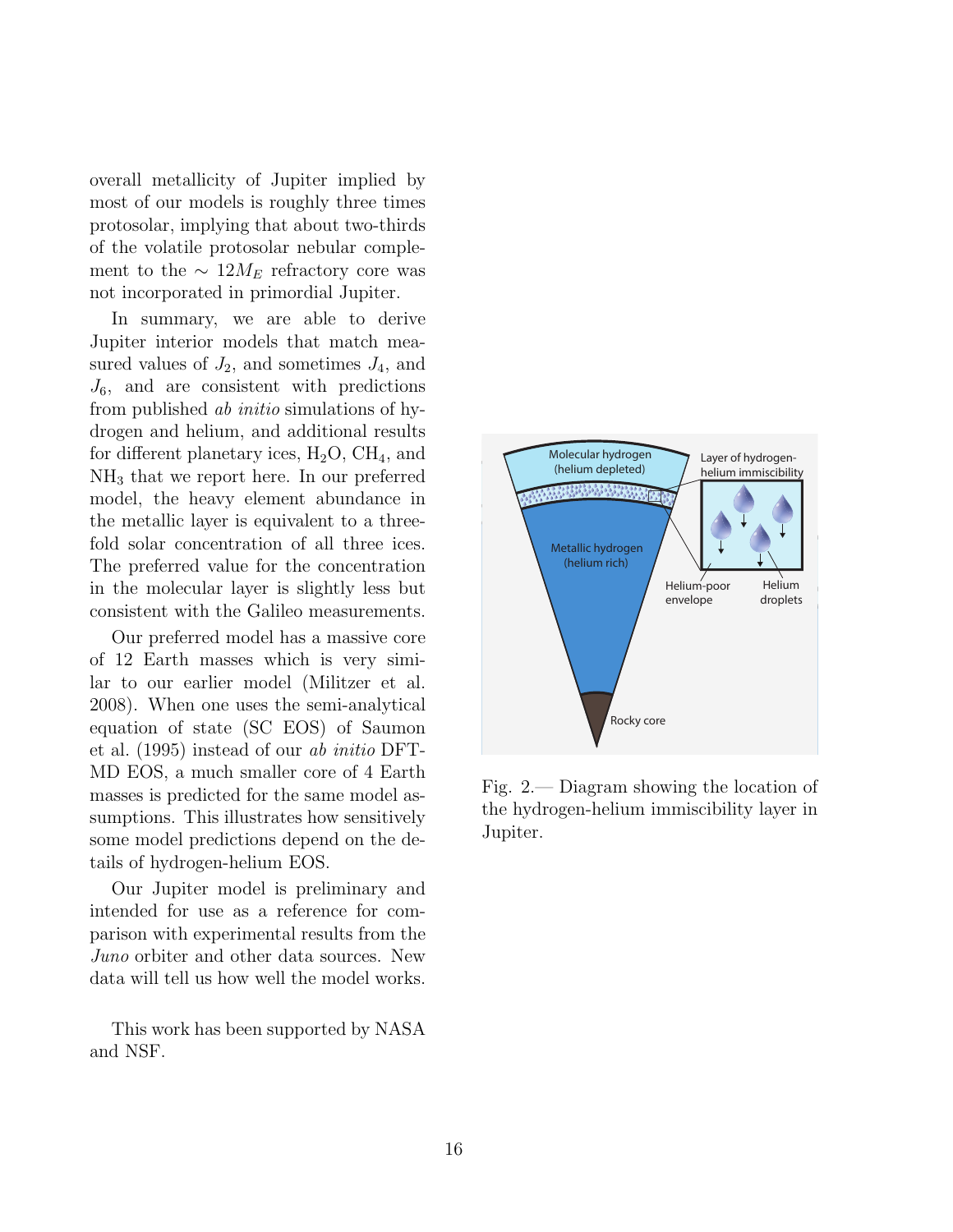

Fig. 3.— Temperature-pressure relations used in the models. DFT-MD adiabats are labeled with their entropy per electron  $S =$ 7.24 (top) to 6.75 (bottom). The two middle (unlabeled) adiabats have  $S = 7.20$  and 7.13. The preferred temperature-pressure relation of this paper is shown as a heavier curve following the Galileo Probe adiabat to the immiscibility boundary (Morales et al. 2013) shown with a dashed curve. At pressures higher than 2.7 Mbar we assume a higher-entropy adiabat with  $S =$ 7.13 (heavier curve).



Fig. 4.— The initial approximation for the present-Jupiter barotrope; the abscissa is  $\rho_0(P)$ . The gap corresponds to the region between the two plus symbols in Figure 3. To the left of the gap the entropy is  $S =$ 7.08, while to the right  $S = 7.13$ . Both adiabats are for constant  $Y_0=0.245$ . Since we do not have DFT-MD simulation data at very low densities, we switch back to the SC model below  $0.0670 \text{ g cm}^{-3}$ , where a small (and unimportant) density discontinuity  $\sim 2\%$  can be seen.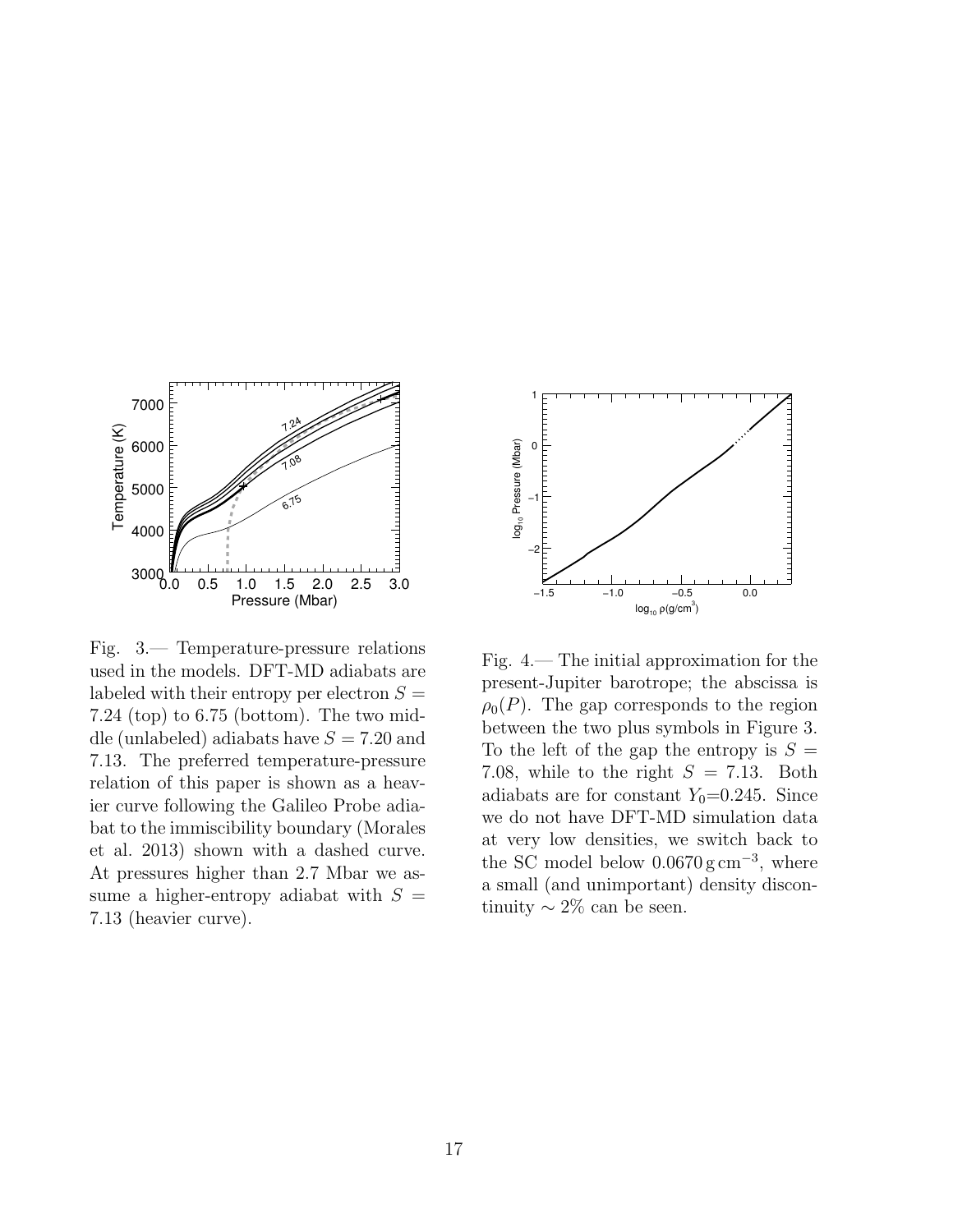

Fig. 5.— The  $T$  vs.  $P$  relation for the two adiabats shown in Figure 4. Thick curve up to  $P = 22$  bar shows Galileo Probe measurements. The  $S = 7.08$  adiabat's T vs. P relation matches Galileo Probe data.



Fig. 6.— Results for  $\rho_0/\rho_{He}$ , evaluated along a Jupiter barotrope, to be inserted in Equation (3).



Fig. 7.— Procedure for determining the compression of a solar-proportions mixture of  $CH_4$ , NH<sub>3</sub>, and H<sub>2</sub>O (the three most important jovian hydrides) along a jovian  $T(P)$  curve. This relation is used to determine  $\rho_Z(P)$ . Van der Waals corrections for the three hydrides are computed using data from Weast (1972).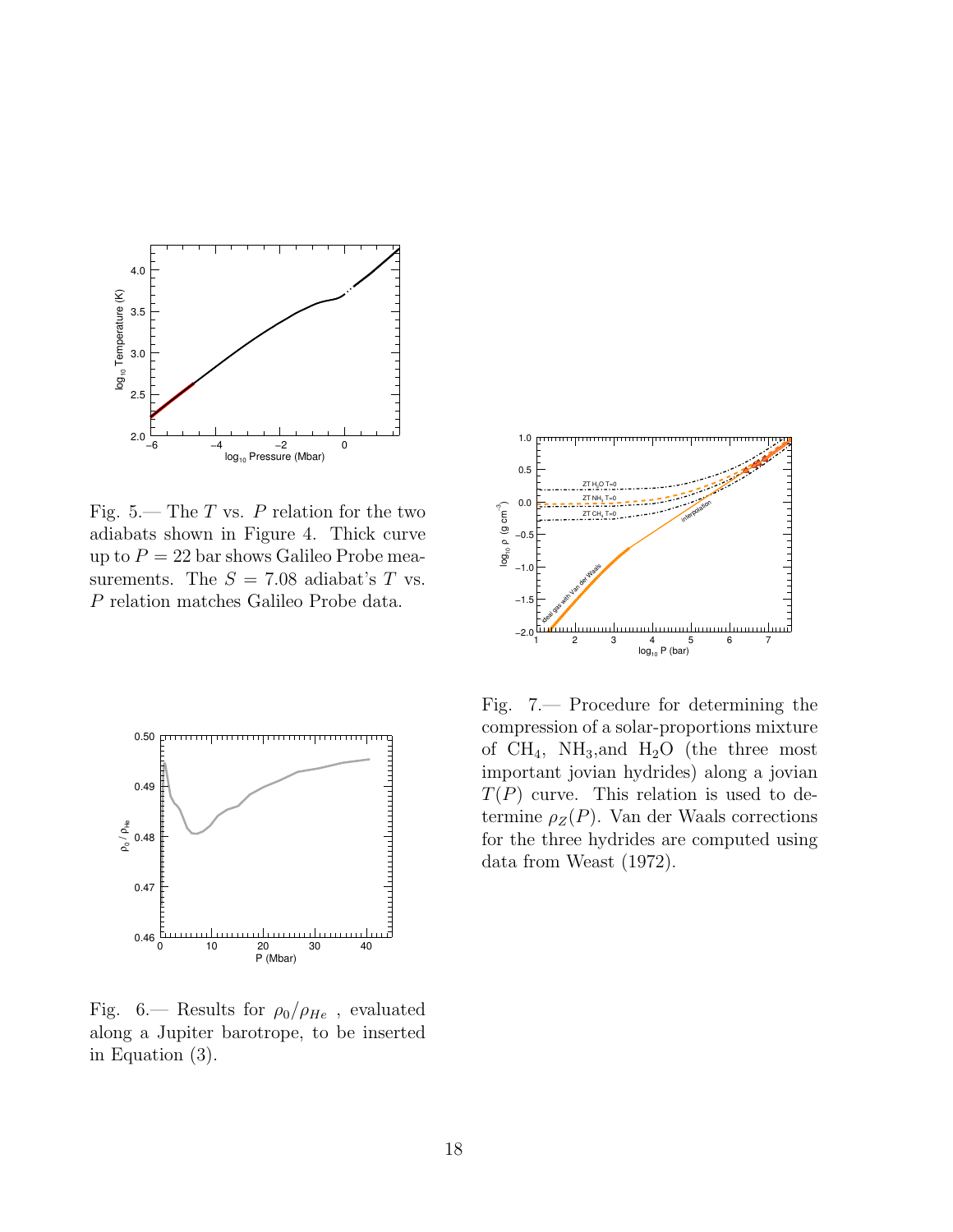

Fig. 8.— Expanded view of the highpressure region of Figure 7. Brown triangles show results of our DFT-MD simulations for a solar-proportions mixture of  $CH_4$ , NH<sub>3</sub>, and H<sub>2</sub>O at four points on the jovian  $T(P)$  curve. These results overlap with results for a simple Mie-Grüneisen thermal perturbation (with a Grüneisen  $\gamma = 1$ ) plus zero-temperature pressure, smaller red dots. Squares show double-shock compression points from Livermore gas gun experiments on "synthetic Uranus" carried out by Nellis et al. (1997). A temperature  $T = 4100 \pm 300$  K was measured for the data point at 1.1 Mbar, plotted as a yellow square. A separate DFT-MD simulation agrees with this data point to within the error bars, but is not used to calibrate our  $\rho_Z(P)$  curve.



Fig. 9.— Results for  $\rho_0/\rho_Z$ , evaluated along a Jupiter barotrope. The dashed curve shows results for low pressures, spanning Jupiter's "molecular" layer (corresponding to the lower pressure axis). The solid curve (corresponding to the upper pressure axis) shows results for pressures up to the core-mantle boundary and slightly different composition, spanning Jupiter's "metallic" layer. These relations are inserted into Eq. 3; see Section 4 for details.



Fig. 10.— Equatorial (solid curve) and polar (dashed curve) density profiles.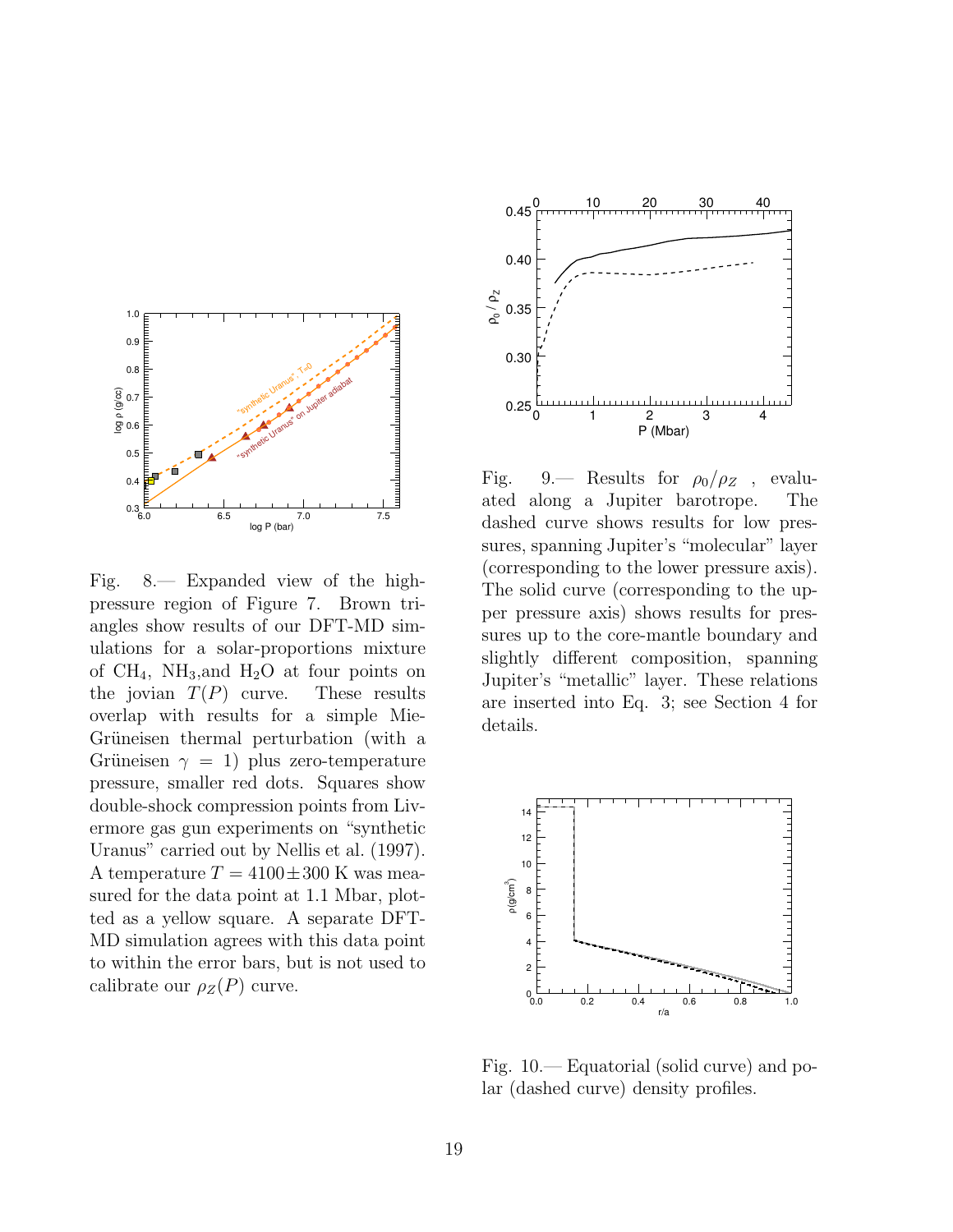

Fig. 11.— The grey stairstep shows converged CMS model DFT-MD 7.13. The light grey rectangle shows the region where He immiscibility occurs and where the barotrope is interpolated to a higherentropy barotrope at higher pressure. The red curve is the input barotrope for the assumed low-pressure and high-pressure compositions.



Fig. 13.— Relative contribution of spheroids to external gravitational zonal harmonic coefficients, for model DFT-MD 7.13.



Fig. 12.— A close-up of the barotrope interpolation region for preferred CMS model DFT-MD 7.13. The red curve is the input barotrope for the assumed compositions.



Fig. 14.— Cumulative value of  $C/Ma^2$ for the preferred Jupiter model. The final point at  $\lambda = 1$  is the total value,  $C/M a^2 = 0.26389.$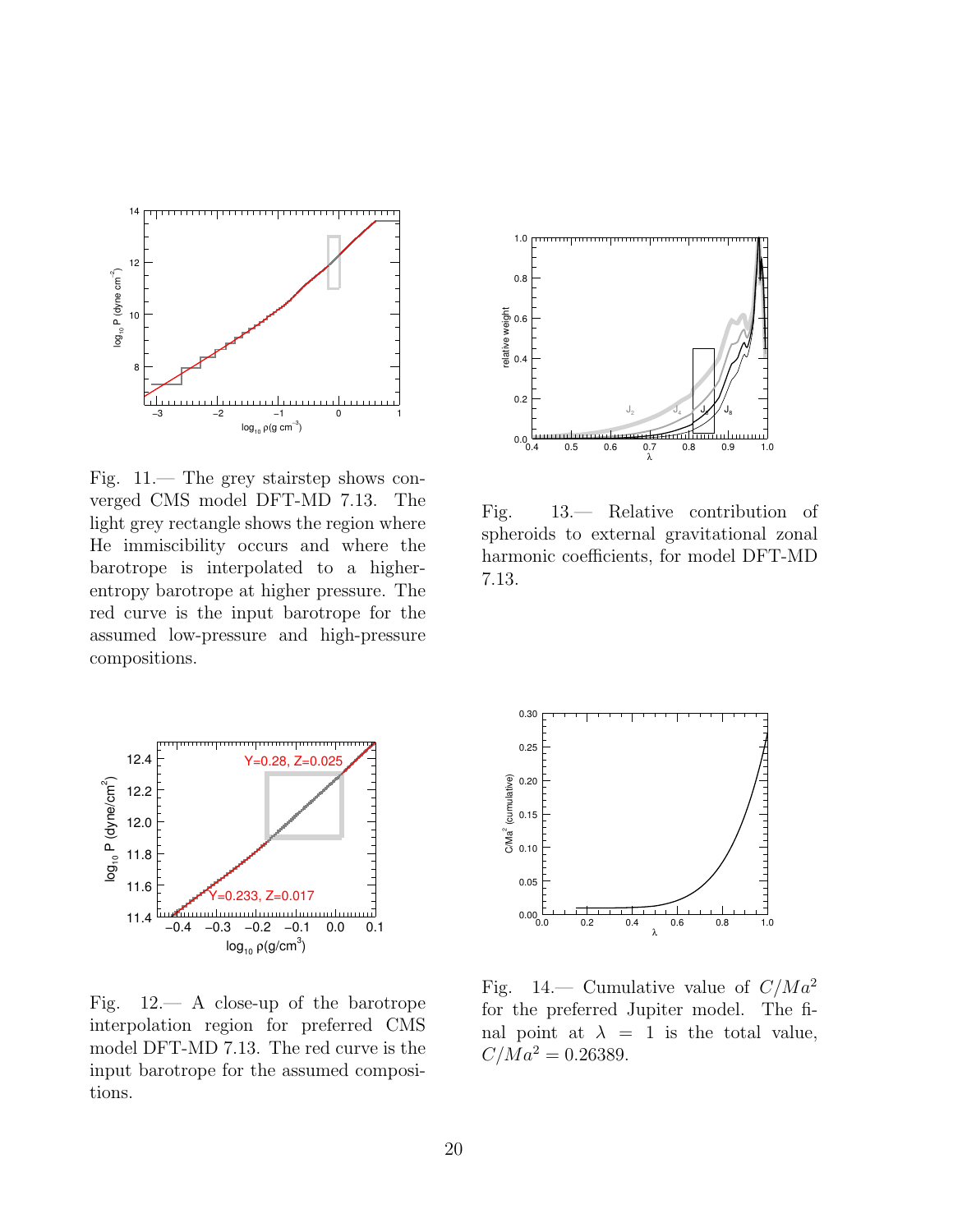

Fig. 15.— Difference in cumulative values of  $C/M a^2$  for the preferred Jupiter model minus model with the SC equation of state.



Fig. 16.— For the ten interior models of Table 1, all fixed to the observed  $J_2$ , we plot the NMoI vs.  $J_4$ . The open circle is the preferred model. The two diamonds to the right are the SC models.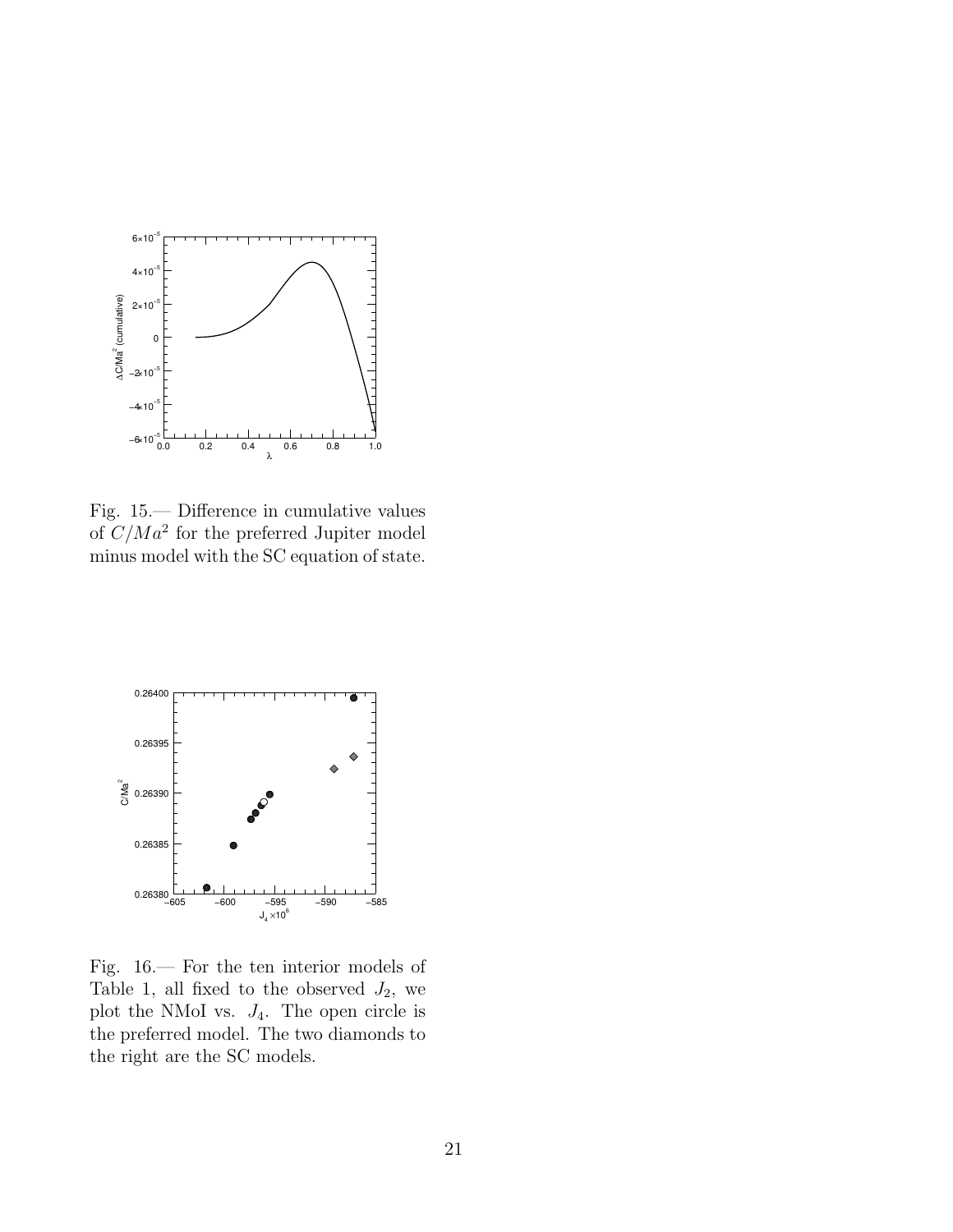#### A. Definitions for theory of figures

The external potential of a liquid planet in hydrostatic equilibrium rotating at a uniform rate  $\omega$  is usually expanded on Legendre polynomials  $P_{2n}(\mu)$  as

$$
V(r,\mu) = \frac{GM}{r} \left[ 1 - \sum_{n=1}^{\infty} \left( \frac{a}{r} \right)^{2n} J_{2n} P_{2n}(\mu) \right]
$$
 (A1)

where G is the gravitational constant, M the planet's mass,  $a = 71492$  km is the normalizing radius,  $\mu$  is the cosine of the angle from the rotation axis, and r the radial distance from the center of mass. Pre-Juno values of Jupiter's zonal harmonic coefficients  $J_{2n}$  are given in the first line of Table 1, and are identical to values cited by Militzer et al. (2008).

It is expected that the Juno gravity experiment will improve the precision of the harmonic coefficients by at least two orders of magnitude and measure the coefficients to degree 10 and possibly beyond. Values of the  $J_{2n}$  provide integral constraints on the mass distribution within Jupiter, and can thus be used to constrain interior models. As discussed by Hubbard et al. (2013), the basic parameter that determines the magnitude of the  $J_{2n}$  is the dimensionless number  $m$  (to lowest order,  $m$  is the ratio of the magnitude of the rotational acceleration to gravitational acceleration, at the planet's equator),

$$
m = \frac{3\omega^2}{4\pi G \overline{\rho}},\tag{A2}
$$

where  $\bar{\rho}$  is Jupiter's mean density. Zharkov & Trubitsyn (1978) show that one may write

$$
J_{2n} = m^n \sum_{t=0}^{\infty} \Lambda_{2n}^{(t)} m^t,
$$
 (A3)

where the dimensionless response coefficients,  $\Lambda_{2n}^{(t)}$ , can be obtained from the solution of a hierarchy of nonlinear perturbation equations. These response coefficients in turn depend on the equation of state relating the pressure P to the mass density  $\rho$  at each point within the planet. Provided that a barotropic relation  $P(\rho)$  exists and that the planet is in hydrostatic equilibrium, the perturbative potential-theory approach of Zharkov & Trubitsyn (1978) can be used. However,  $m \approx 0.08$  for Jupiter and  $m \approx 0.14$  for Saturn, and the dimensionless coefficients  $\Lambda_{2n}^{(t)}$  do not decline rapidly with n and t. Replacing the infinite sum in Equation (A3) with a finite sum up to, say  $t \approx 9$  might suffice to determine the measurable  $J_{2n}$  to better than Juno precision, but would entail evaluation of lengthy analytic expressions. Instead, in this paper we use the more straightforward non-perturbative concentric maclaurin spheroid (CMS) theory of figures of Hubbard (2013).

#### B. Numerical precision of CMS calculations

Figure 17 shows the improvement in the  $J_{2n}$  values for a typical model over 50 steps in the outer iteration loop. After 50 iterations, the change in  $J_{12}$  and higher degrees has fallen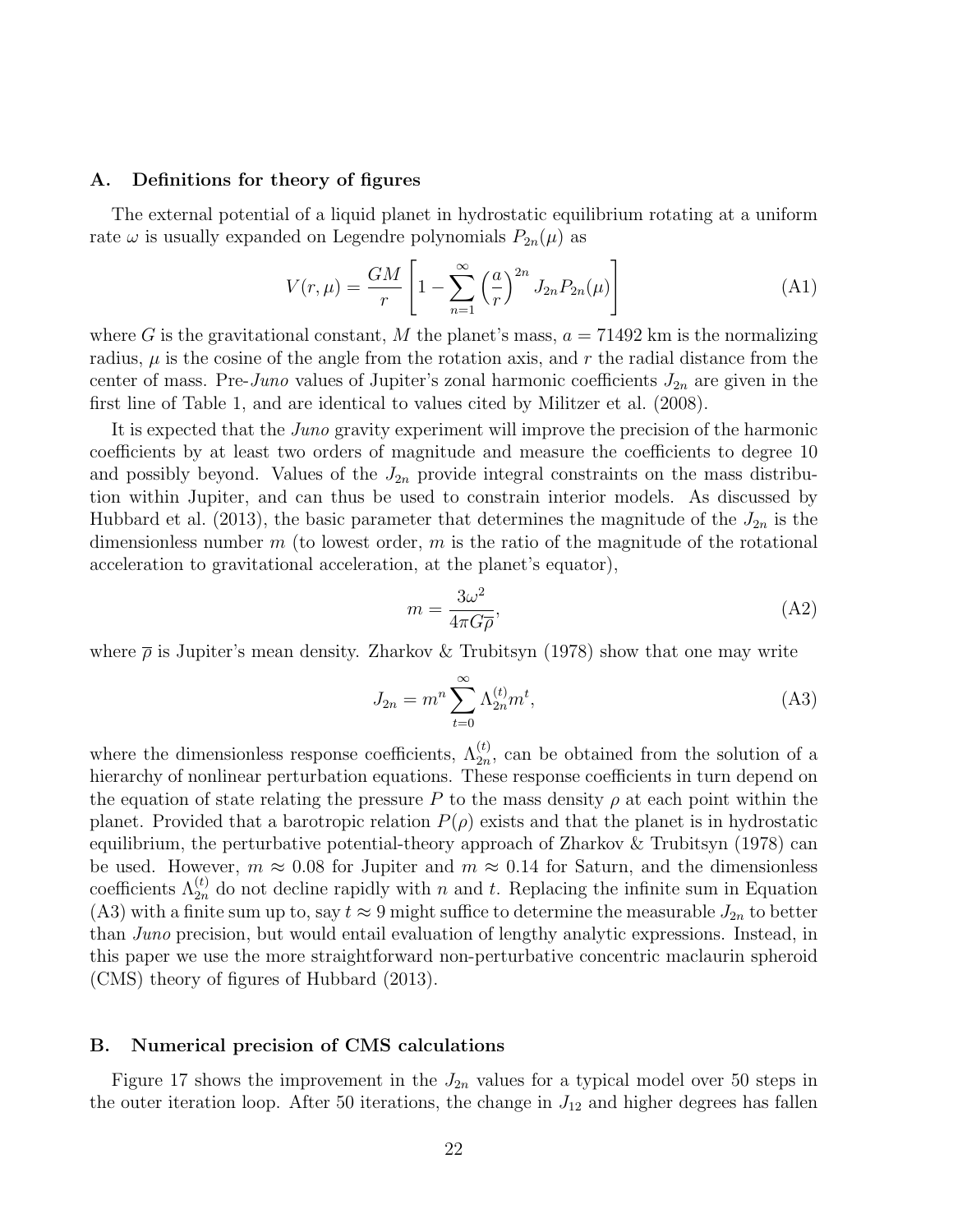below the computer's floating point precision. The change in  $J_2$  after 50 steps is at the level of  $10^{-11}$ , much smaller than the precision with which it can be measured.

Figure 18 shows the relative error in the CMS calculation of the gravitational potential on the level surfaces of a converged model using the audit-point method described in Hubbard et al. (2013).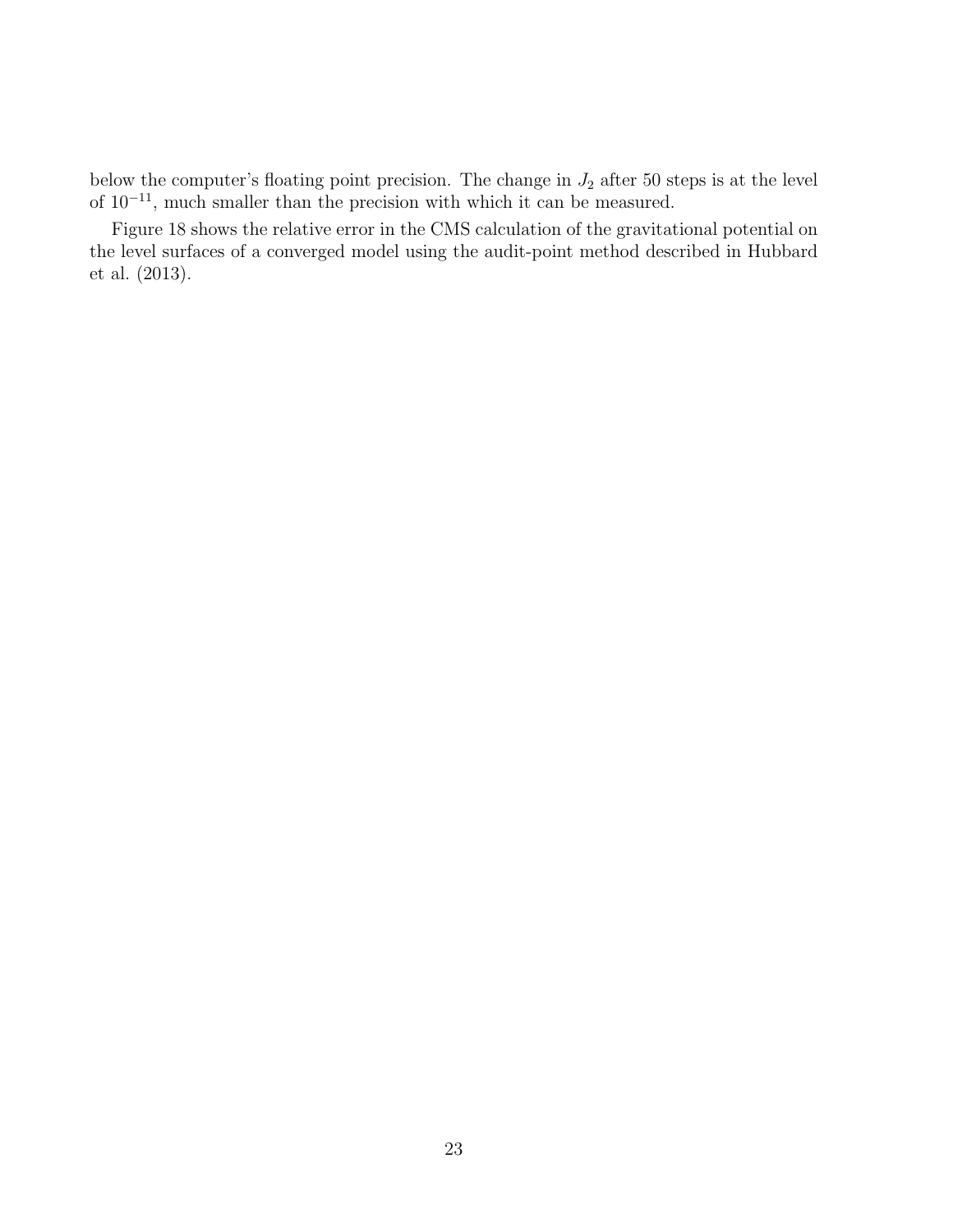

Fig. 17.— Improvement in the value of external zonal gravitational harmonic coefficients over 50 steps in the outer iteration loop. Here  $\Delta J_n$  is the absolute value of the change of  $J_n$  from the previous iteration; the lowest points are the values of the changes after the last iteration.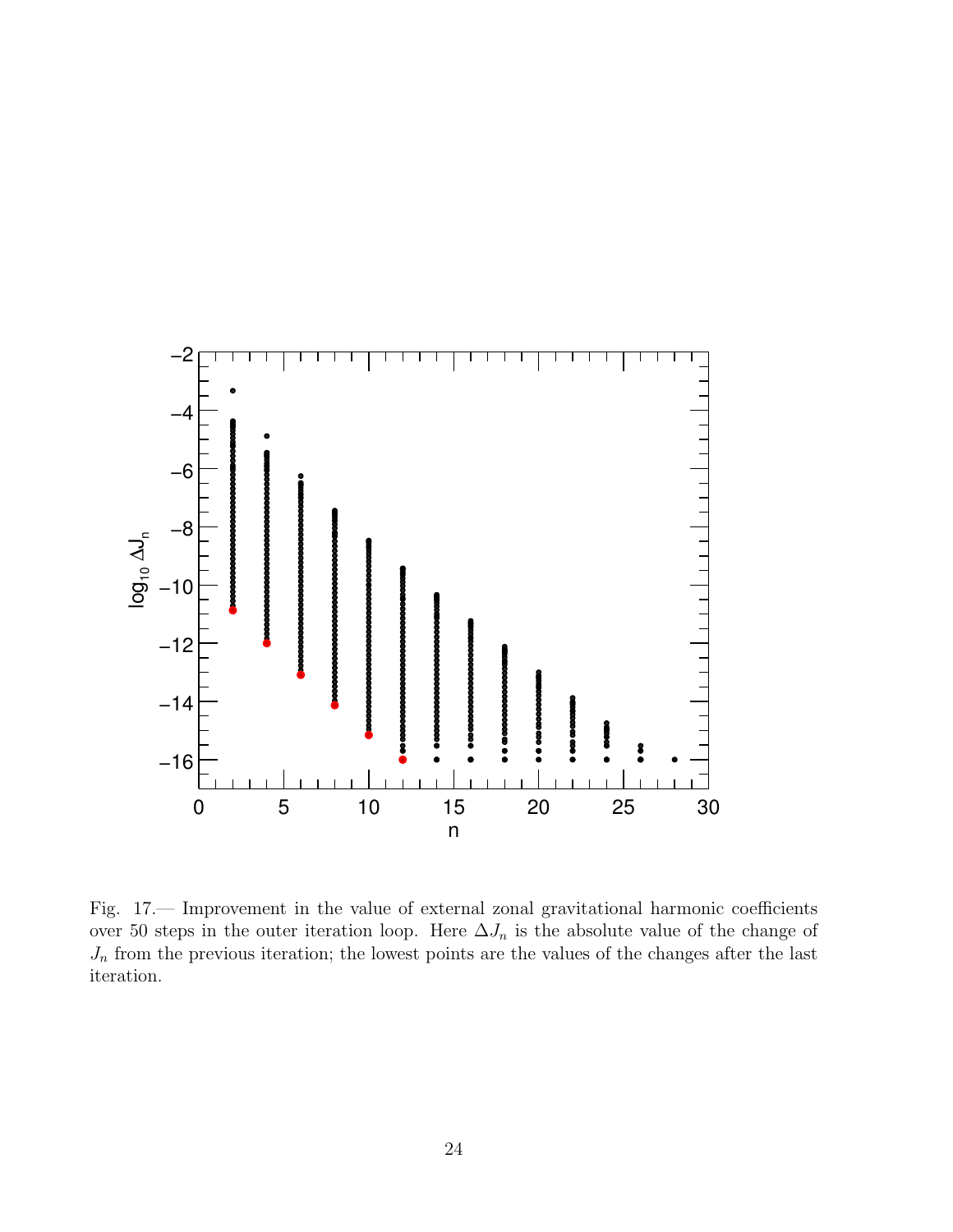

Fig. 18.— Here  $\Delta$  is the difference between the polar potential and the equatorial potential (in units of  $GM/a$ ), evaluated after 30 inner-loop iterations within 50 outer-loop iterations.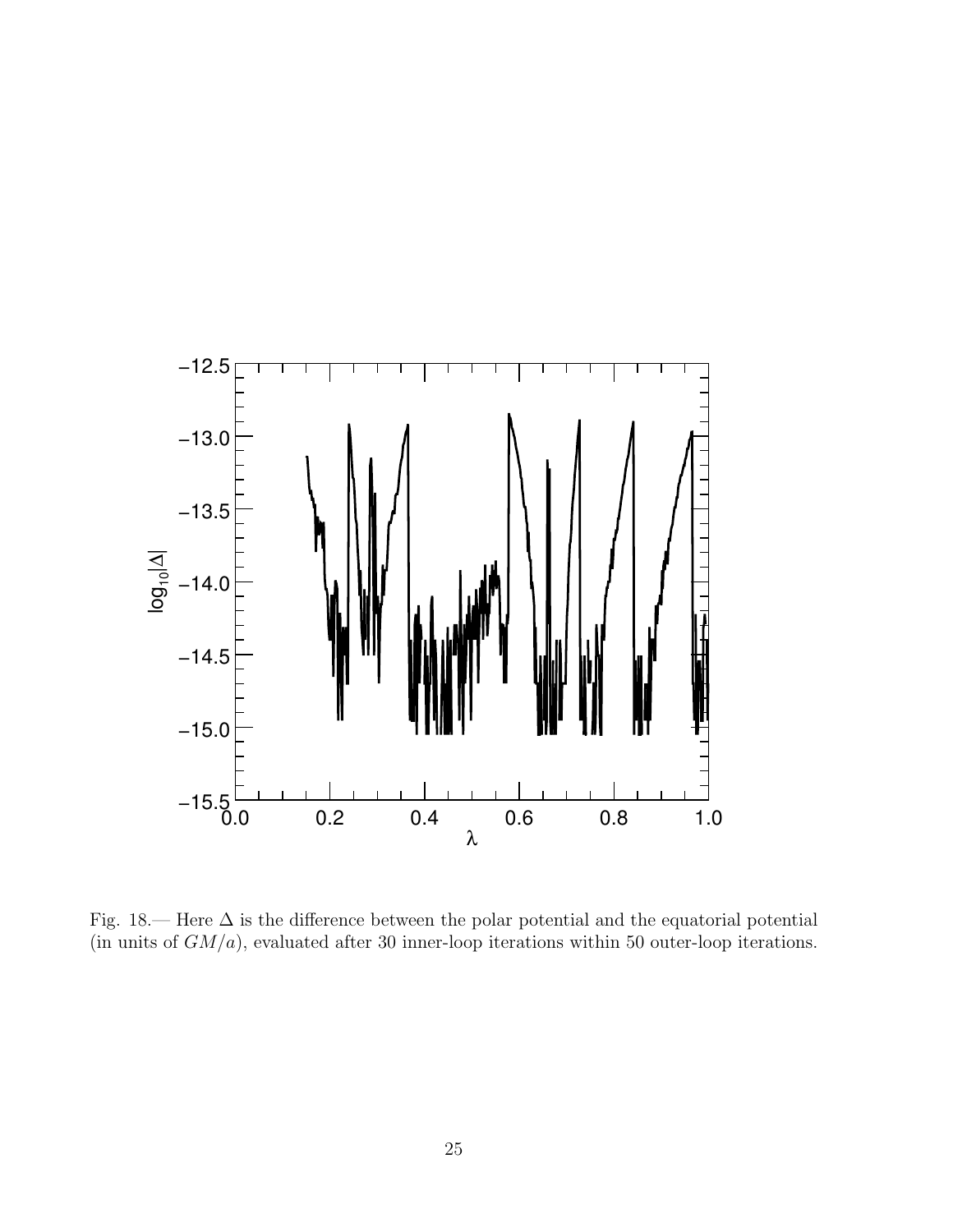### REFERENCES

- Becker, A., Lorenzen, W., Fortney, J., Nettelmann, N., Schöttler, M., & Redmer, R. 2014, Astrophys. J. Supp., 215, 21
- Blöchl, P. E. 1994, Phys. Rev. B, 50, 17953
- D'Angelo, G., Weidenschilling, S. J., Lissauer, J. J., & Bodenheimer, P. 2014, Icarus, 241, 298
- Fortney, J. J., & Hubbard, W. B. 2004, Astrophys. J., 608, 1039
- Gonzalez-Cataldo, F., Wilson, H. F., & Militzer, B. 2014, Astrophys. J., 787, 79
- Guillot, T. 1999, Planetary and Space Science, 47, 1183
- Guillot, T., Gautier, D., & Hubbard, W. B. 1997, Icarus, 130, 534
- Helled, R., Anderson, J., Schubert, G., & Stevenson, D. 2011, Icarus, 216, 440
- Hubbard, W. B. 2013, Astrophys. J., 768, 43
- Hubbard, W. B., Schubert, G., Kong, D., & Zhang, K. 2013, Icarus, 242, 138
- Kaspi, Y., Hubbard, W. B., Showman, A. P., & Flierl, G. R. 2010, Geophys. Res. Lett., 37, L01204
- Knudson, M. D., Desjarlais, M. P., Lemke, R. W., Mattsson, T. R., French, M., Nettelmann, N., & Redmer, R. 2012, Phys. Rev. Lett., 108, 091102
- Kresse, G.,  $\&$  Furthmüller, J. 1996, Phys. Rev. B, 54, 11169
- Lindal, G. F., Sweetnam, D. N., & Eshleman, V. R. 1985, Astron. J., 90, 1136

Lodders, K. 2003, Astrophys. J., 591, 1220

- Mahaffy, P. R., Niemann, H. B., Alpert, A., Atreya, S. K., Demick, J., Donahue, T. M., Harpold, D. N., & Owen, T. C. 2000, J. Geophys. Res., 105, 15061
- Militzer, B. 2013, Phys. Rev. B, 87, 014202
- Militzer, B., & Hubbard, W. B. 2013, Astrophys. J., 774, 148
- Militzer, B., Hubbard, W. H., Vorberger, J., Tamblyn, I., & Bonev, S. A. 2008, Astrophys. J. Lett., 688, L45
- Morales, M. A., Hamel, S., Caspersen, K., & Schwegler, D. M. E. 2013, Phys. Rev. B, 87, 174105
- Nellis, W., Holmes, N., Mitchell, A., Hamilton, D., & Nicol, M. 1997, J. Chem. Phys., 107, 9096
- Nettelmann, N., Becker, A., Holst, B., & Redmer, R. 2012, Astrophys. J., 750, 52
- Nettelmann, N., Fortney, J., Moore, K., & Mankovich, C. 2015, MNRAS, 447, 3422
- Perdew, J. P., Burke, K., & Ernzerhof, M. 1996, Phys. Rev. Lett., 77, 3865
- Saumon, D., Chabrier, G., & Horn, H. M. V. 1995, Astrophys. J. Suppl., 99, 713
- Seidelmann, P. K., et al. 2007, Celestial Mechanics and Dynamical Astronomy, 98, 155
- Seiff, A., et al. 1998, J. Geophys. Res., 103, 22857
- Stevenson, D., & Salpeter, E. 1977a, Astrophys. J. Suppl. Ser., 35, 221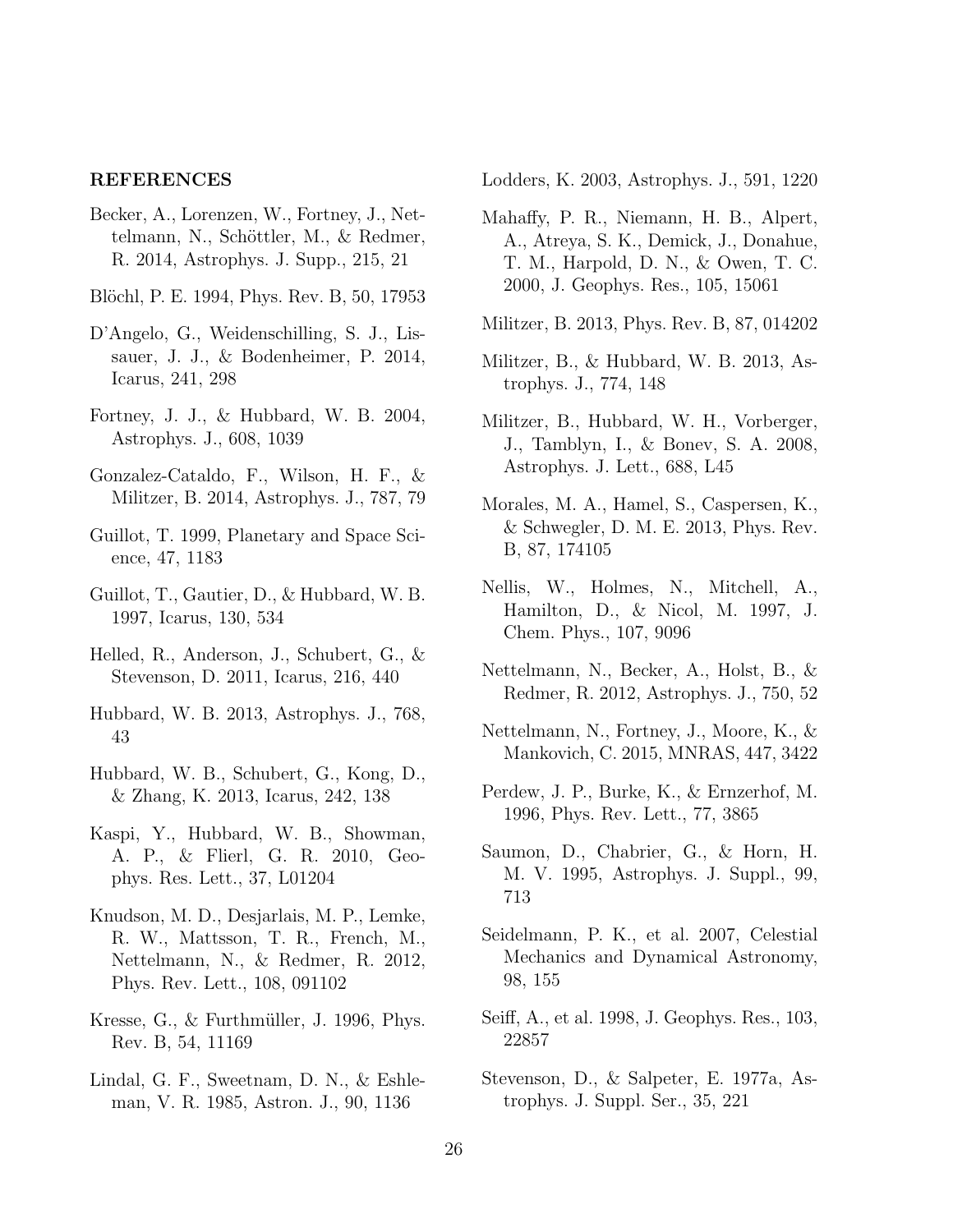—. 1977b, Astrophys. J. Suppl., 35, 239

- von Zahn, U., Hunten, D. M., & Lehmacher, G. 1998, J. Geophys. Res., 103, 22815
- Vorberger, J., Tamblyn, I., Militzer, B., & Bonev, S. 2007, Phys. Rev. B, 75, 024206
- Wahl, S. M., Wilson, H. F., & Militzer, B. 2013, Astrophys. J., 773, 95
- Weast, R. C. 1972, Handbook of Chemistry and Physics 53rd Ed. (Chemical Rubber Co.), D–166
- Wilson, H. F., & Militzer, B. 2010, Phys. Rev. Lett., 104, 121101
- —. 2012a, Astrophys. J, 745, 54
- —. 2012b, Phys. Rev. Lett., 108, 111101
- Wong, M., Mahaffy, P. R., Atreya, S. K., Niemann, H. B., & Owen, T. C. 2004, Icarus, 171, 153
- Zharkov, V. N., & Trubitsyn, V. P. 1978, Physics of Planetary Interiors (Pachart, Tucson)

This 2-column preprint was prepared with the AAS IATEX macros v5.2.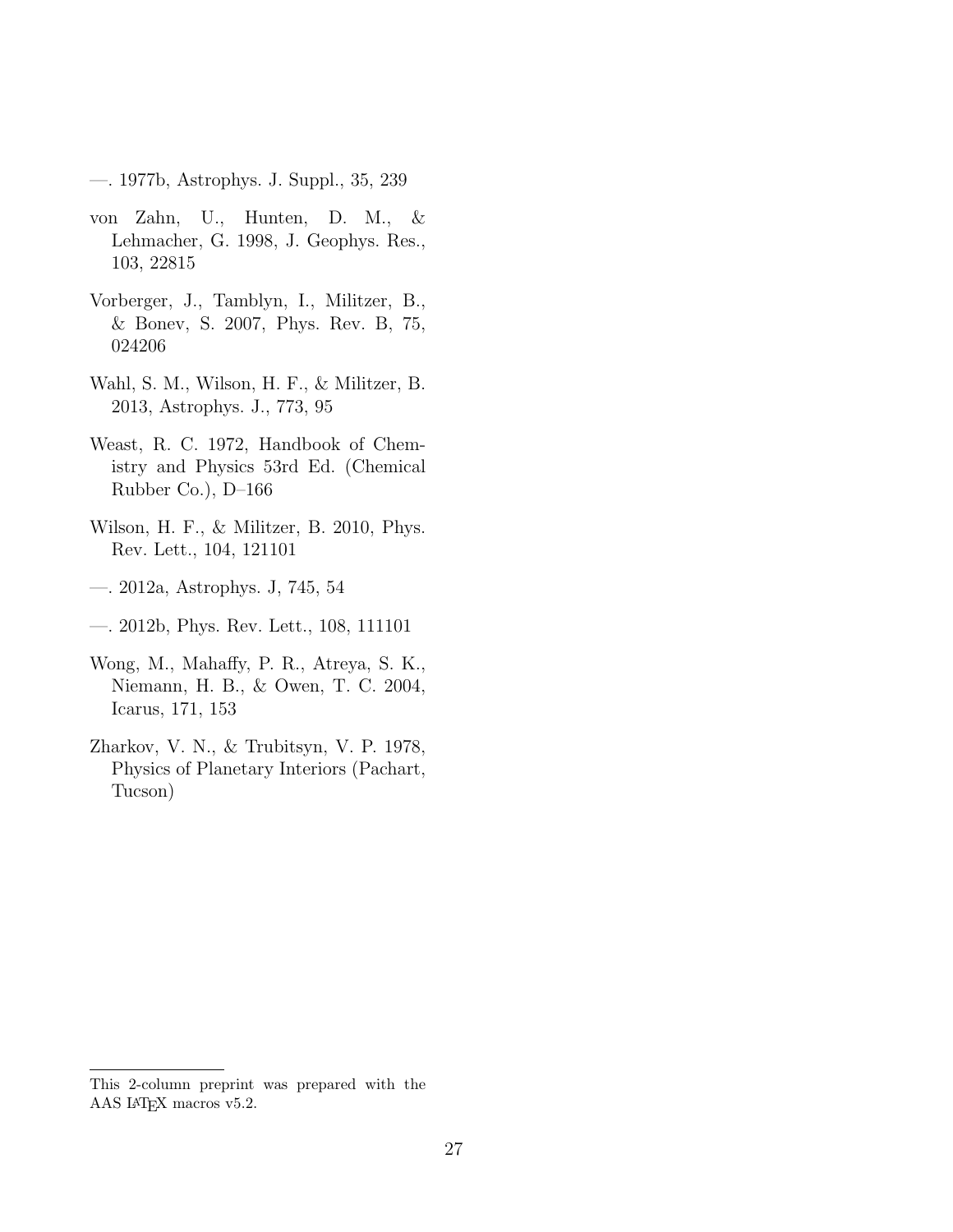| ו<br>ו<br>ג<br>ークへ                                                          |                      |
|-----------------------------------------------------------------------------|----------------------|
| THANTH ANTI<br>$\frac{1}{2}$<br>I AFFALLACE A SUEFACE<br>$\frac{1}{2}$<br>Ò | ーーー<br>$\frac{1}{2}$ |
| $\overline{1}$<br><br>$\overline{a}$<br>The order to the                    |                      |

 $\rm TAEE$  1

| (all $J_n\times 10^6)$            |                         | $J_6$ | $\zeta$                                                                                                  | $J_{\rm 10}$                                                                                                                                                                                                                                                                                        | $C/Ma^2$                                                                                                                                                                      | $M_{\rm core}$ $(M_E)$ | $M_{Z,\rm{molec.}}$ $(M_E)$ | $M_{Z, \rm metal.} \ (M_E)$                                                                                                                                                                        | $Z_{\rm global}$ | $I_{\rm CMB}^{\rm CMB}$                                                                                                                    |
|-----------------------------------|-------------------------|-------|----------------------------------------------------------------------------------------------------------|-----------------------------------------------------------------------------------------------------------------------------------------------------------------------------------------------------------------------------------------------------------------------------------------------------|-------------------------------------------------------------------------------------------------------------------------------------------------------------------------------|------------------------|-----------------------------|----------------------------------------------------------------------------------------------------------------------------------------------------------------------------------------------------|------------------|--------------------------------------------------------------------------------------------------------------------------------------------|
| pre-Juno observed<br>$(JUP230)^a$ | $-587.14$<br>$\pm 1.68$ |       |                                                                                                          | $\frac{1}{2}$                                                                                                                                                                                                                                                                                       |                                                                                                                                                                               | $\vdots$               |                             |                                                                                                                                                                                                    |                  |                                                                                                                                            |
| DFT-MD 7.24                       | 597.34                  |       |                                                                                                          |                                                                                                                                                                                                                                                                                                     |                                                                                                                                                                               |                        |                             |                                                                                                                                                                                                    |                  |                                                                                                                                            |
| $DFT$ -MD 7.24 (equal-Z)          | 599.07                  |       | $-2.561$<br>$-2.579$<br>$-2.549$<br>$-2.540$<br>$-2.546$<br>$-2.546$<br>$-2.546$<br>$-2.539$<br>$-2.556$ | $\begin{array}{l} 0.212 \\ 0.211 \\ 0.211 \\ 0.211 \\ 0.201 \\ 0.210 \\ 0.211 \\ 0.211 \\ 0.212 \\ 0.212 \\ 0.212 \\ 0.212 \\ 0.212 \\ 0.212 \\ 0.212 \\ 0.213 \\ 0.213 \\ 0.213 \\ 0.213 \\ 0.213 \\ 0.213 \\ 0.213 \\ 0.213 \\ 0.214 \\ 0.214 \\ 0.213 \\ 0.214 \\ 0.215 \\ 0.214 \\ 0.215 \\ 0.$ | $\begin{array}{l} 0.26387 \\ 0.26385 \\ 0.26388 \\ 0.26389 \\ 0.26389 \\ 0.26389 \\ 0.26389 \\ 0.26389 \\ 0.26381 \\ 0.26392 \\ 0.26392 \\ 0.26392 \\ 0.26394 \\ \end{array}$ | 121327200083           |                             | $0.5$<br>$0.5$<br>$0.5$<br>$0.5$<br>$0.5$<br>$0.5$<br>$0.5$<br>$0.5$<br>$0.5$<br>$0.5$<br>$0.5$<br>$0.5$<br>$0.5$<br>$0.5$<br>$0.5$<br>$0.5$<br>$0.5$<br>$0.5$<br>$0.5$<br>$0.5$<br>$0.5$<br>$0.5$ |                  | $\begin{array}{l} 17600 \\ 17650 \\ 17260 \\ 16860 \\ 16670 \\ 16670 \\ 16670 \\ 16820 \\ 16820 \\ 16820 \\ 16820 \\ 17310 \\ \end{array}$ |
| <b>DFT-MD7.20</b>                 | 596.88                  |       |                                                                                                          |                                                                                                                                                                                                                                                                                                     |                                                                                                                                                                               |                        |                             |                                                                                                                                                                                                    |                  |                                                                                                                                            |
| <b>DFT-MD 7.15</b>                | 596.31                  |       |                                                                                                          |                                                                                                                                                                                                                                                                                                     |                                                                                                                                                                               |                        |                             |                                                                                                                                                                                                    |                  |                                                                                                                                            |
| DFT-MD 7.15 $(J_4)$               | $-587.14$               |       |                                                                                                          |                                                                                                                                                                                                                                                                                                     |                                                                                                                                                                               |                        |                             |                                                                                                                                                                                                    |                  |                                                                                                                                            |
| DFT-MD 7.13                       | 596.05                  |       |                                                                                                          |                                                                                                                                                                                                                                                                                                     |                                                                                                                                                                               |                        |                             |                                                                                                                                                                                                    |                  |                                                                                                                                            |
| $DFT$ -MD 7.13 (low-Z)            | $-601.72$               |       |                                                                                                          |                                                                                                                                                                                                                                                                                                     |                                                                                                                                                                               |                        |                             |                                                                                                                                                                                                    |                  |                                                                                                                                            |
| DFT-MD 7.08                       | 595.47                  |       |                                                                                                          |                                                                                                                                                                                                                                                                                                     |                                                                                                                                                                               |                        |                             |                                                                                                                                                                                                    |                  |                                                                                                                                            |
| SC 7.15                           | 589.10                  |       |                                                                                                          |                                                                                                                                                                                                                                                                                                     |                                                                                                                                                                               |                        |                             |                                                                                                                                                                                                    |                  |                                                                                                                                            |
| $SC 7.15 (J_4)$                   | 587.14                  |       |                                                                                                          |                                                                                                                                                                                                                                                                                                     |                                                                                                                                                                               |                        |                             |                                                                                                                                                                                                    |                  |                                                                                                                                            |
|                                   |                         |       |                                                                                                          |                                                                                                                                                                                                                                                                                                     |                                                                                                                                                                               |                        |                             |                                                                                                                                                                                                    |                  |                                                                                                                                            |

<sup>a</sup>Observed values are from R. A. Jacobson (2003), JUP230 orbit solution, with  $J_2 = (14696.43 \pm 0.21) \times 10^{-6}$ . All theoretical models match  $J_2 = 14696.43 \times 10^{-6}$  to seven significant figures. aObserved values are from R. A. Jacobson (2003), JUP230 orbit solution, with  $J_2 = (14696.43 \pm 0.21) \times 10^{-6}$ . All<br> theoretical models match  $J_2 = 14696.43 \times 10^{-6}$  to seven significant figures.

 $\sim$  0.83 of the total mass is in the metallic layer, i.e. between  $\sim$  2 Mbar and the CMB at  $\sim$  40 Mbar.  $\mathbb{P}_{\sim}$  0.83 of the total mass is in the metallic layer, i.e. between  $\sim$  2 Mbar and the CMB at  $\sim$  40 Mbar.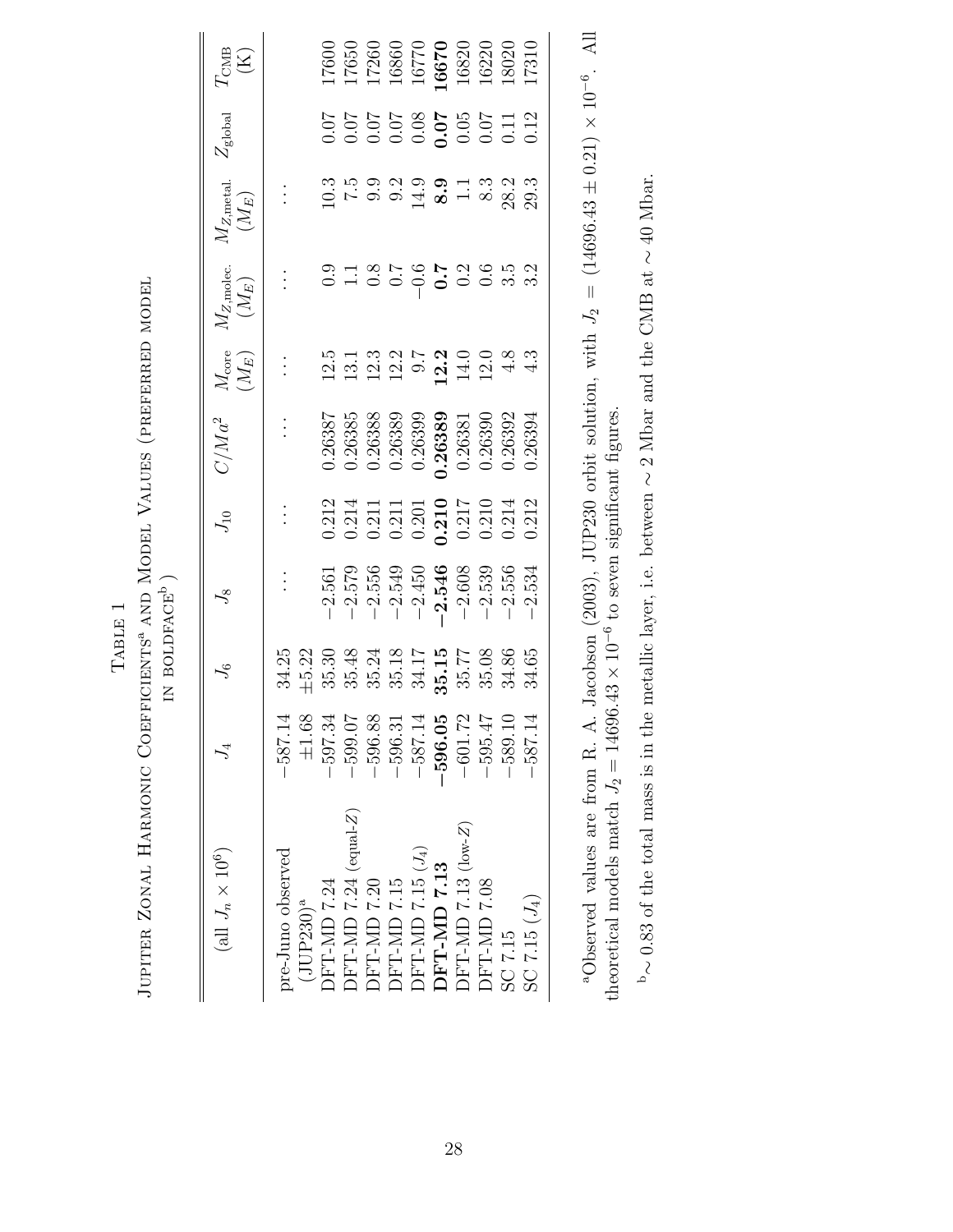## TABLE 2

COMPARISON OF SHOCK WAVE MEASUREMENTS BY NELLIS ET AL.  $(1997)$  and our  $ab$ *initio* SIMULATIONS THAT USED TWO COMPOSITIONS (A)  $H:O:C:N=87:25:13:4$  AND (B)  $H:O:C:N=99:21:12:3.$ 

| Method                                 | H:O  | C:O   | N:O   | $\rho$ (g cm <sup>-3</sup> ) | T(K)           | (GPa)<br>Р        |
|----------------------------------------|------|-------|-------|------------------------------|----------------|-------------------|
| Experiment                             | 3.54 | 0.529 | 0.162 | $2.044 \pm 0.005$            | $3220 \pm 200$ | $49.9 \pm 0.5$    |
| Simulation <sup>(a)</sup>              | 3.48 | 0.520 | 0.160 | 2.044                        | 3220           | $52.17 \pm 0.17$  |
| Simulation <sup><math>(a)</math></sup> | 3.48 | 0.520 | 0.160 | 2.039                        | 3020           | $50.17 \pm 0.30$  |
| Experiment                             | 3.54 | 0.529 | 0.162 | 2.45<br>$\pm$ 0.13           | $4100 \pm 300$ | ±4<br>110         |
| Simulation <sup><math>(a)</math></sup> | 3.48 | 0.520 | 0.160 | 2.450                        | 4100           | $96.34 \pm 0.42$  |
| Simulation <sup>(a)</sup>              | 3.48 | 0.520 | 0.160 | 2.580                        | 4400           | $114.47 \pm 0.35$ |
| Simulation <sup>(b)</sup>              | 4.71 | 0.571 | 0.143 | 2.353                        | 4100           | $117.90 \pm 0.32$ |
| $Simulation^{(b)}$                     | 4.71 | 0.571 | 0.143 | 2.262                        | 4100           | $105.37 \pm 0.25$ |
| $Simulation^{(b)}$                     | 4.71 | 0.571 | 0.143 | 3.011                        | 7000           | $264.92 \pm 0.48$ |
| Simulation <sup>(b)</sup>              | 4.71 | 0.571 | 0.143 | 3.592                        | 8000           | $431.78 \pm 0.34$ |
| Simulation <sup>(b)</sup>              | 4.71 | 0.571 | 0.143 | 3.940                        | 9000           | $559.32 \pm 0.42$ |
| $Simulation^{(b)}$                     | 4.71 | 0.571 | 0.143 | 4.550                        | 10000          | $811.62 \pm 0.56$ |